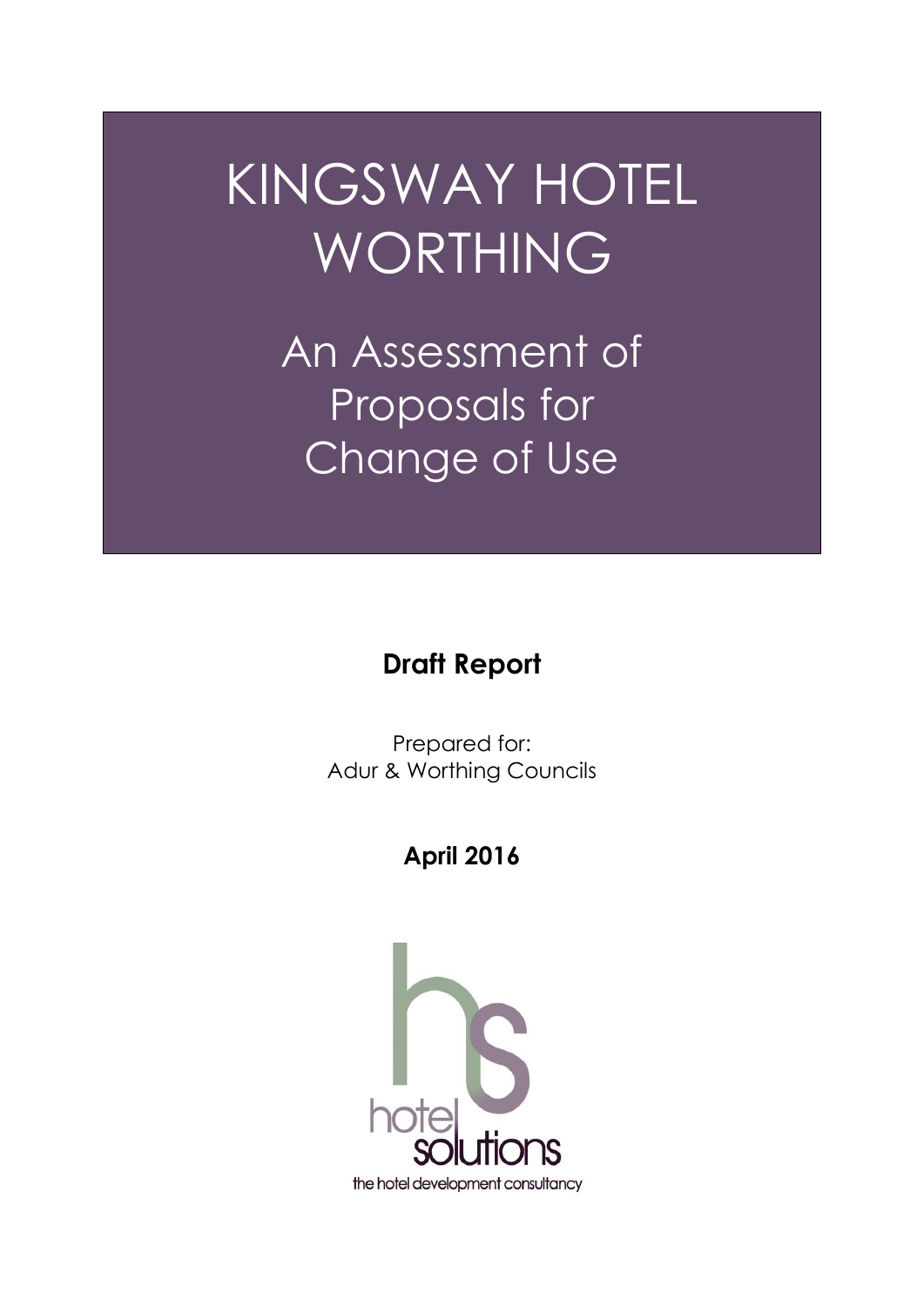#### **1. INTRODUCTION**

| 1.1.<br>1.2.<br>1.3.                             | <b>Background and Brief</b><br>Hotel Solutions - Our Credentials<br>Approach & Work Programme                                                                                                                                                                                                 | 1<br>1<br>$\overline{2}$               |
|--------------------------------------------------|-----------------------------------------------------------------------------------------------------------------------------------------------------------------------------------------------------------------------------------------------------------------------------------------------|----------------------------------------|
| 2.                                               | <b>THE PROPOSAL &amp; CASE</b>                                                                                                                                                                                                                                                                |                                        |
| 2.1.<br>2.2.<br>2.3.                             | The Site & Location<br>History & Proposed Use<br>The Planning Case Made                                                                                                                                                                                                                       | 3<br>$\mathfrak{S}$<br>$\overline{4}$  |
| 3.                                               | <b>PLANNING &amp; POLICY FRAMEWORK</b>                                                                                                                                                                                                                                                        |                                        |
| 3.1.<br>3.2.<br>3.3                              | Planning Policy for Hotels & Retention<br>Economic Development & Inward Investment<br>Tourism Policy, Action & Support                                                                                                                                                                        | 7<br>9<br>10                           |
| 4.                                               | <b>HOTEL SUPPLY, CHANGES &amp; PROPOSALS</b>                                                                                                                                                                                                                                                  |                                        |
| 4.1.<br>4.2.<br>4.3.<br>4.4<br>4.5<br>4.6<br>4.7 | Worthing Hotel Supply Changes 2009-2016<br>Current Hotel Supply 2016<br>Comparison with National Hotel Development Trends in Seaside Resorts<br>Investment in Existing Hotels<br><b>Potential New Hotels</b><br>Other Types of Serviced Accommodation<br>Hotel Developer Interest in Worthing | 11<br>11<br>12<br>13<br>13<br>13<br>15 |
| 5.                                               | <b>HOTEL DEMAND, TRENDS &amp; PROSPECTS</b>                                                                                                                                                                                                                                                   |                                        |
| 5.1.<br>5.2<br>5.3.                              | The Worthing Hotel in 2012<br>Hotel Performance and Market Trends 2013-2016<br>Prospects for Future Hotel Market Growth in Worthing                                                                                                                                                           | 17<br>19<br>21                         |
| 6.                                               | <b>OUR ASSESSMENT OF THE VIABILITY STUDY</b>                                                                                                                                                                                                                                                  |                                        |
| 6.1.<br>6.2.<br>6.3.                             | Our Assessment of the Evidence and Claims Put Forward<br>The Viability Case Made<br>Comment on the Assumptions Used                                                                                                                                                                           | 24<br>25<br>26                         |
| 7.                                               | <b>CONCLUSIONS</b>                                                                                                                                                                                                                                                                            |                                        |
| 7.1.<br>7.2.<br>7.3.<br>7.4.<br>7.3.             | The Focus of Our Conclusions<br>is there a case for retaining hotels in Worthing?<br>Has the Kingsway Hotel been effectively marketed for sale?<br>Is there proof that the Kingsway Hotel does not have a viable<br>future with investment?<br><b>Concluding Comments</b>                     | 32<br>32<br>35<br>36<br>37             |
|                                                  |                                                                                                                                                                                                                                                                                               |                                        |

#### **APPENDIX 1** – Hotels on the Market in South Coast Resorts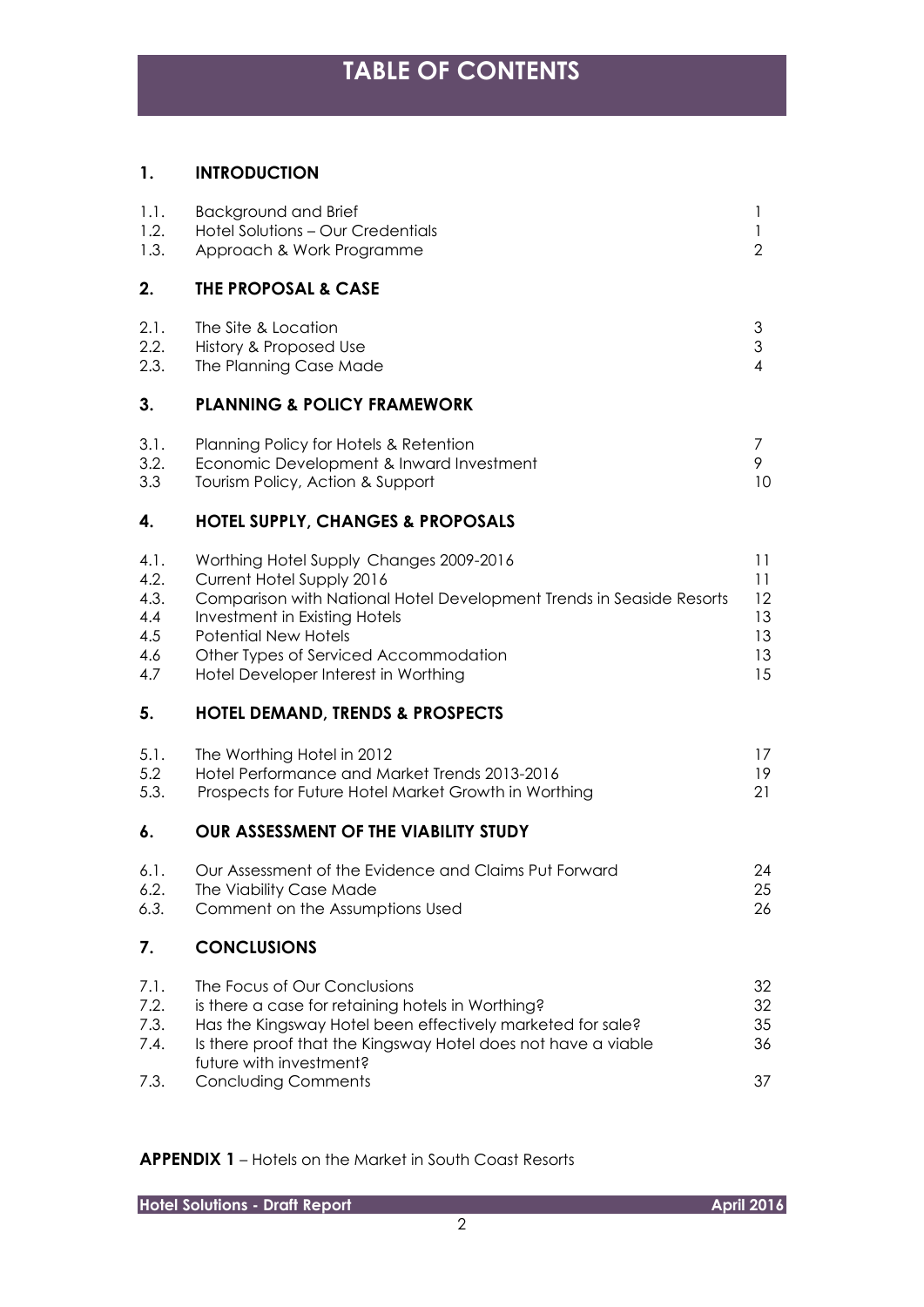

Lynn Thomason **Director** Hotel Solutions Deleanor House High Street Coleby Lincoln LN5 0AG t. 01522 811255 e. [lynn@hotelsolutions.org.uk](mailto:lynn@hotelsolutions.org.uk)

Andrew Keeling **Director** Mill Field House Mill Fields Bassingham Lincoln LN5 9NP t. 01522 789702 e. Andrew?hotelsolutions.org.uk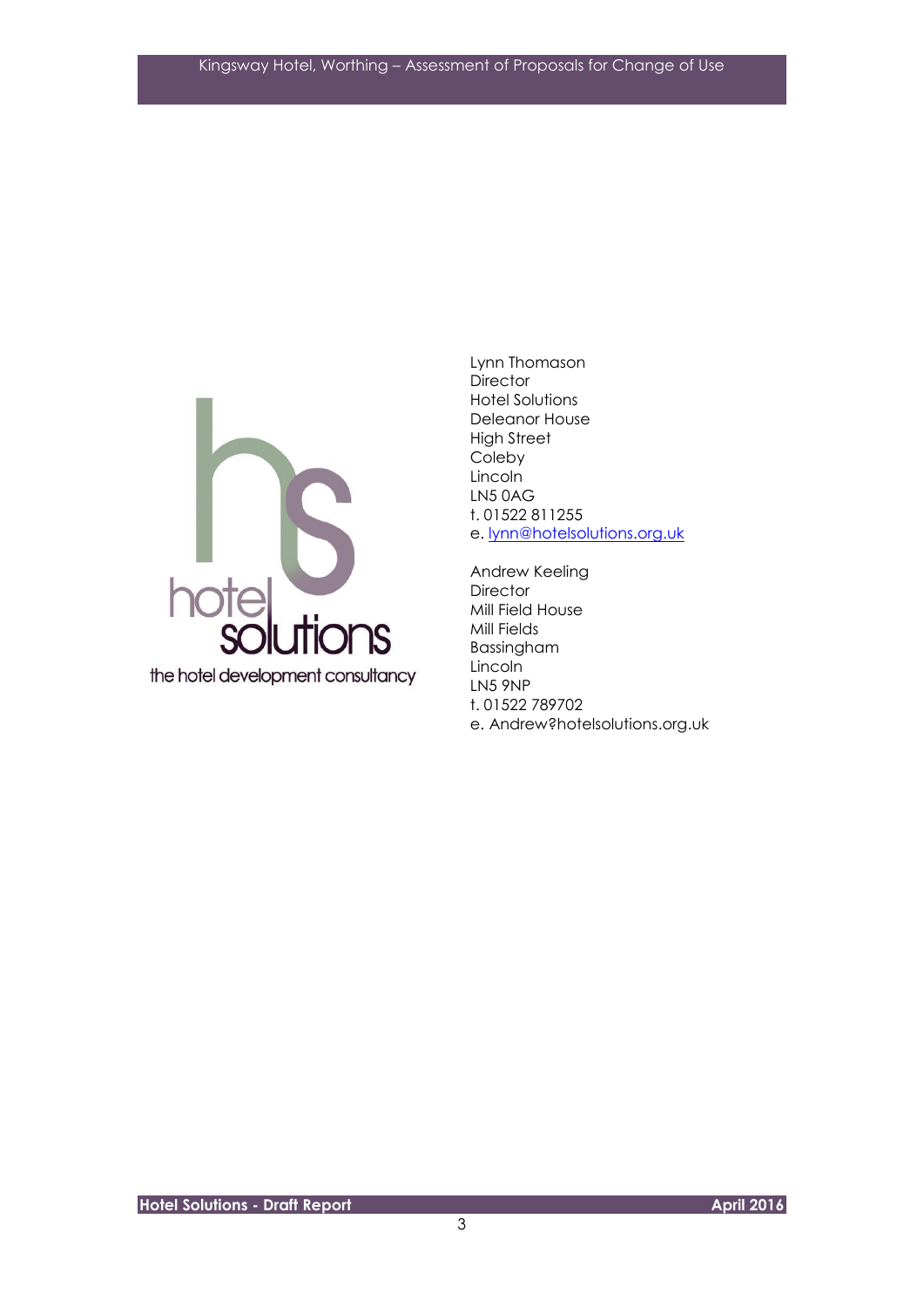**1. INTRODUCTION**

#### **1.1 Background & Brief**

- 1.1.1 The Kingsway Hotel, Worthing has submitted a planning application for the change of use of the hotel to residential apartments. Adur & Worthing Councils have approached Hotel Solutions to advise on whether there is sufficient justification to allow this change of use, or whether this should be resisted.
- 1.1.2 In doing so, specific feedback was sought to provide an independent view on:
	- The strength of the hotel market and its prospects for growth
	- The viability of the hotel operation under various investment scenarios
	- Whether the hotel has been adequately marketed for sale at a reasonable price.

#### **1.2 Hotel Solutions – Our Credentials**

- 1.2.1 Hotel Solutions is a specialist hotel & tourism consultancy that focuses on assessing the potential for hotel and visitor accommodation development in UK destinations. We have delivered over 70 hotel market studies covering more than 175 destinations for an extensive range of public and private sector clients. We have a sound understanding of the hotel market in Worthing, based on two previous consultancy assignments that have assessed hotel performance and market demand in the resort, most recently in 2013, when we completed the Adur & Worthing Hotel & Visitor Accommodation Futures Study for Adur & Worthing Councils to provide an up-to-date, objective, evidence-based assessment of the opportunities and requirements for the future development of all forms of hotel and visitor accommodation across Adur & Worthing to inform planning policy formulation and application going forward. The research for this study included a detailed review of hotel performance and markets; an assessment of how the hotel market might grow; an audit of supply and hotel-related proposals; and testing hotel developer and operator interest in Worthing.
- 1.2.3 For further information about Hotel Solutions, our past work and client base, visit our website at [www.hotel-solutions.org.uk.](http://www.hotel-solutions.org.uk/)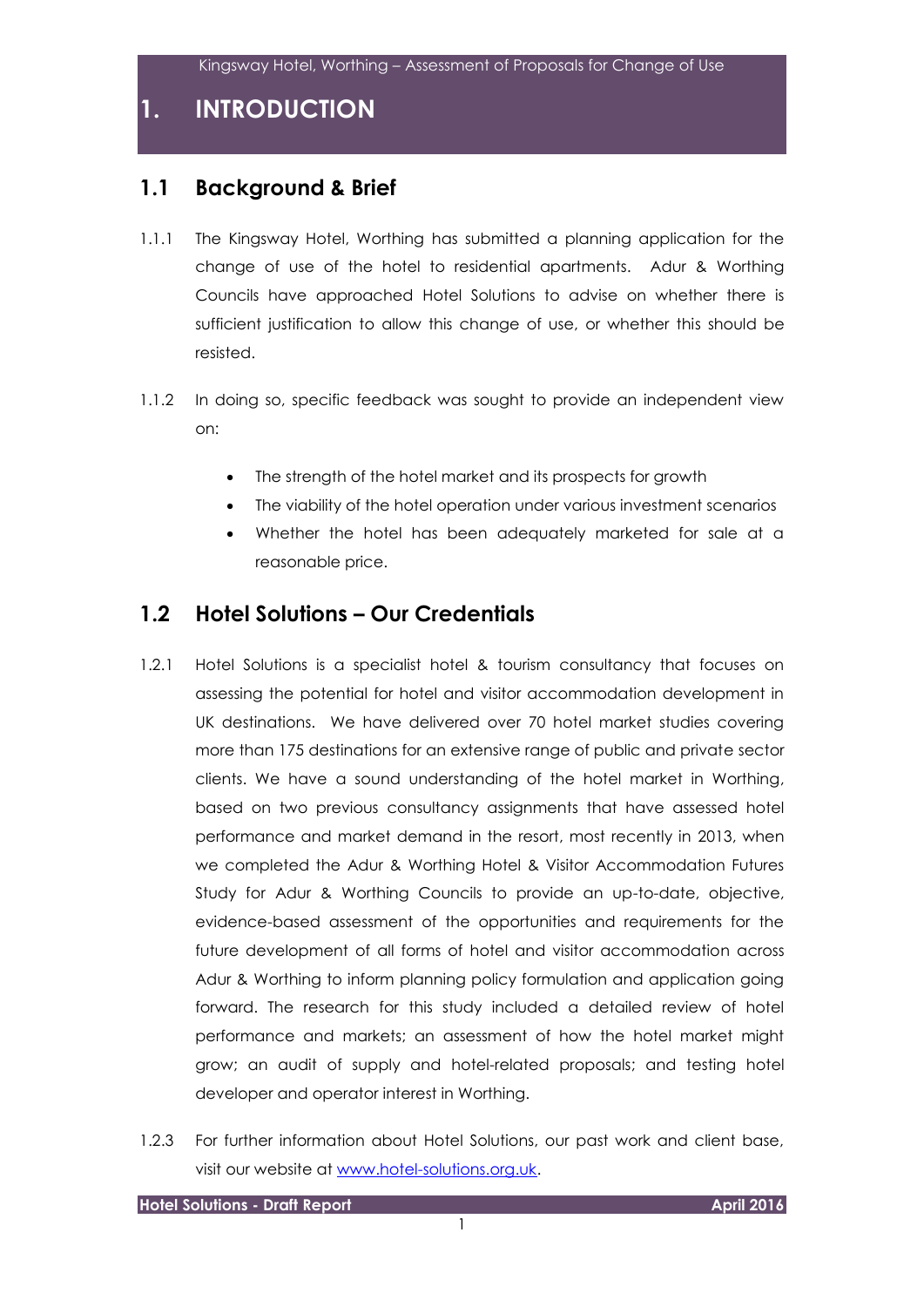# **1. INTRODUCTION**

### **1.3 Approach & Work Programme**

- 1.3.1 In order to come to a view on the evidence submitted as part of the change of use application for the Kingsway Hotel, the following modules of work have been undertaken:
	- Detailed review of submitted documentation, in particular the Planning Statement and GVA RGA Viability Study, to understand the case being made, the assumptions used, and any aspects of these which require verification or challenge;
	- An update of hotel performance and market information for Worthing hotels through telephone interviews with the key hotels in the resort, including the recently opened Premier Inn;
	- An update of hotel supply in Worthing to reflect changes since the 2013 study, including an update on hotel proposals;
	- Other desk research and document review, particularly relating to the 2013 findings, planning policy documents and relevant tourism and economic development strategies;
	- Internet research to benchmark the asking price of the Kingsway Hotel against similar properties on the South Coast;
	- Conclusions regarding the case presented, based upon the evidence gathered and reviewed, as to whether or not a change of use is justified on the criteria sought by current planning policy.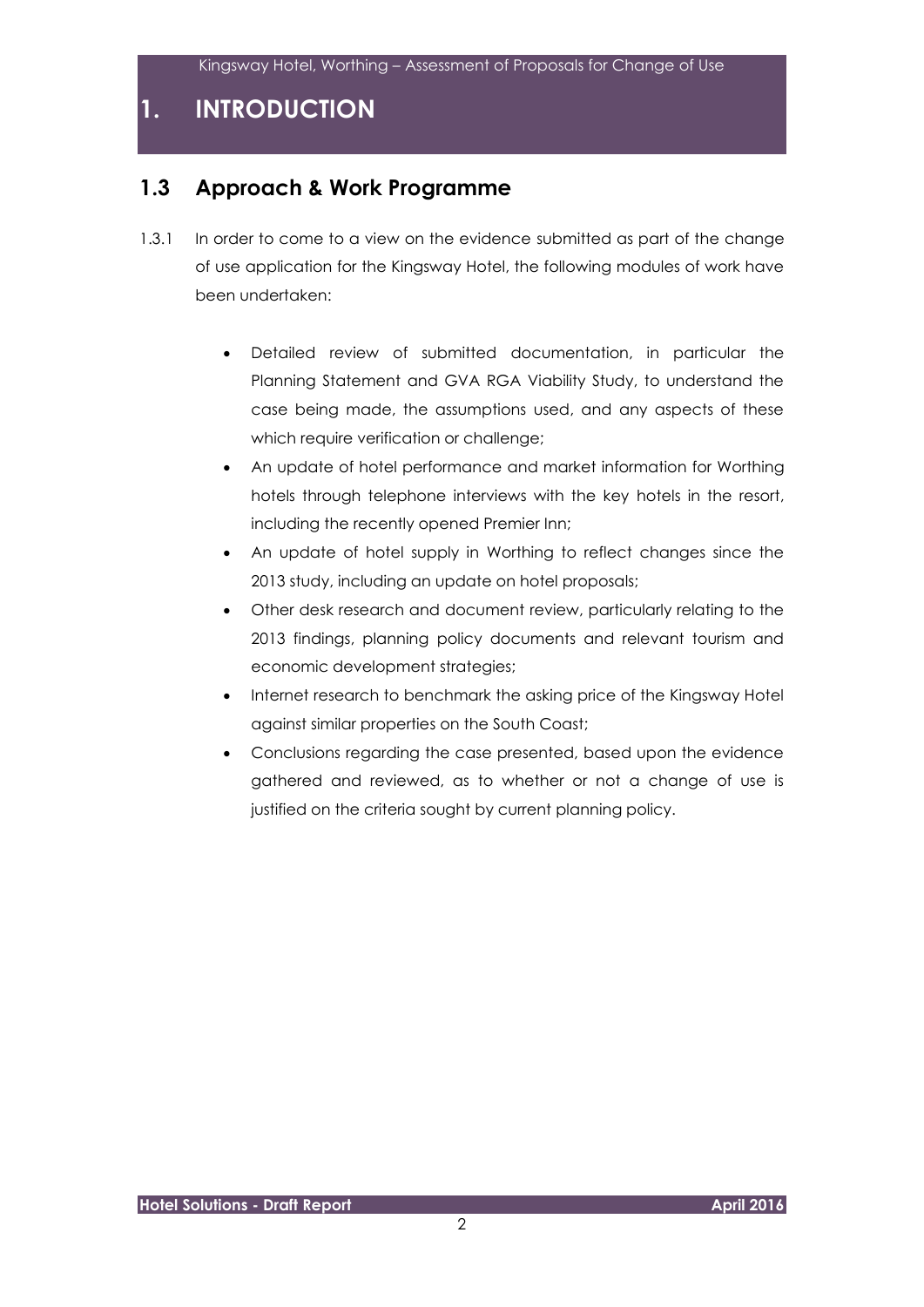# **2. THE PROPOSAL & CASE MADE**

#### **2.1 The Site & Location**

2.1.1 The Kingsway Hotel is located on Marine Parade in the seaside resort of Worthing. It is made up of three adjoining Victorian properties which have been extended at ground and first floor levels. The main hotel has 30 bedrooms, a lounge/bar, restaurant, guest lounge, conference room and supporting facilities. To the rear of the hotel on Queens Road there is an annexe with an additional 6 bedrooms used in association with the main hotel. The property is reported to be in a fairly poor state of internal repair, the lack of investment resulting in an offer that is failing to meet the expectations of the modern market and the standards of competitors, which is reflected in the dissatisfaction expressed in its TripAdvisor reviews.

### **2.2 History and Proposed Use**

- 2.2.1 We understand from the Planning Statement that the main buildings that make up the Kingsway Hotel were converted from residential use in the late 1950s, with the annexe on Queen's Road being brought into hotel use in the 1970s.
- 2.2.2 An application was made in 2003 for the change of use of the hotel to 15 flats, which was refused and subsequently upheld at appeal. The grounds for the appeal being dismissed centred around:
	- The implications of the loss of the hotel for the local tourism industry;
	- The need for clear evidence from independent experts that the property could no longer be operated profitably;
	- Concern that the hotel was not adequately marketed for sale for an appropriate period at a realistic price for a hotel use;
	- The absence of effective promotional activity to attract guests and failure to monitor such activity – thus not giving the business the best chance of success.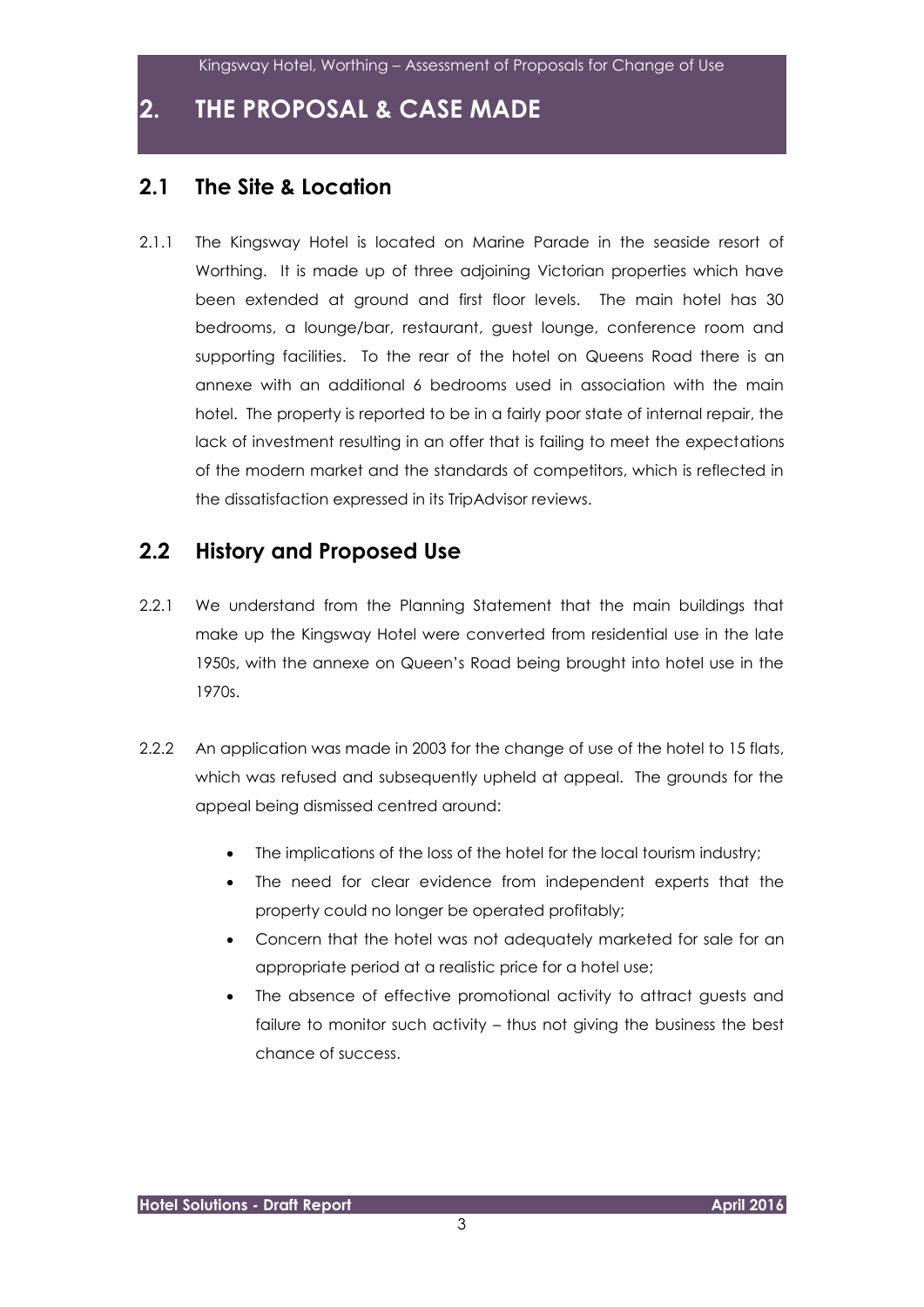# **2. THE PROPOSAL & CASE MADE**

2.2.3 The proposal is for change of use from hotel (C1) to residential (C3), to create 12 apartments in the main hotel building, and 2 within the Queens Road annexe. The scheme involves associated parking, some building extensions, and work that will improve the external appearance of the building to be more in keeping with the conservation area.

### **2.3 The Planning Case Made**

- 2.3.1 The planning case put forward argues that:
	- The hotel has been marketed at a reasonable (and reduced) price for hotel use for two years and there has been no interest;
	- A range of future/alternative tourism and leisure uses have been investigated, but none produces a sufficient return on investment to be viable. These uses include:
		- o Continue as a 2 star hotel with minimum refurbishment;
		- o Up-grade to a 3 star hotel with fewer rooms;
		- o Up-grade to a 5 star boutique guest house;
		- o Convert to self-catering holiday flats.
	- The case for adequate marketing for sale at a realistic price and for non-viability in tourism use has been validated by independent experts, Christies, GVA, and RGA.
- 2.3.2 The reasons explaining these conclusions include:
	- Site-specific factors the Viability Study argues that:
		- o The hotel is in a secondary location away from the central cluster of resort/seafront facilities and limiting footfall for uses such as restaurant;
		- o The building is in a poor state of repair requiring significant investment to bring it to acceptable market standards;
		- o A hotel of this size and nature is unlikely to appeal to a major hotel operator;
		- o Small independent hotels of this size are unable to take coach markets (as larger hotels can) making them more reliant on mid-week corporate business and the weekend leisure market.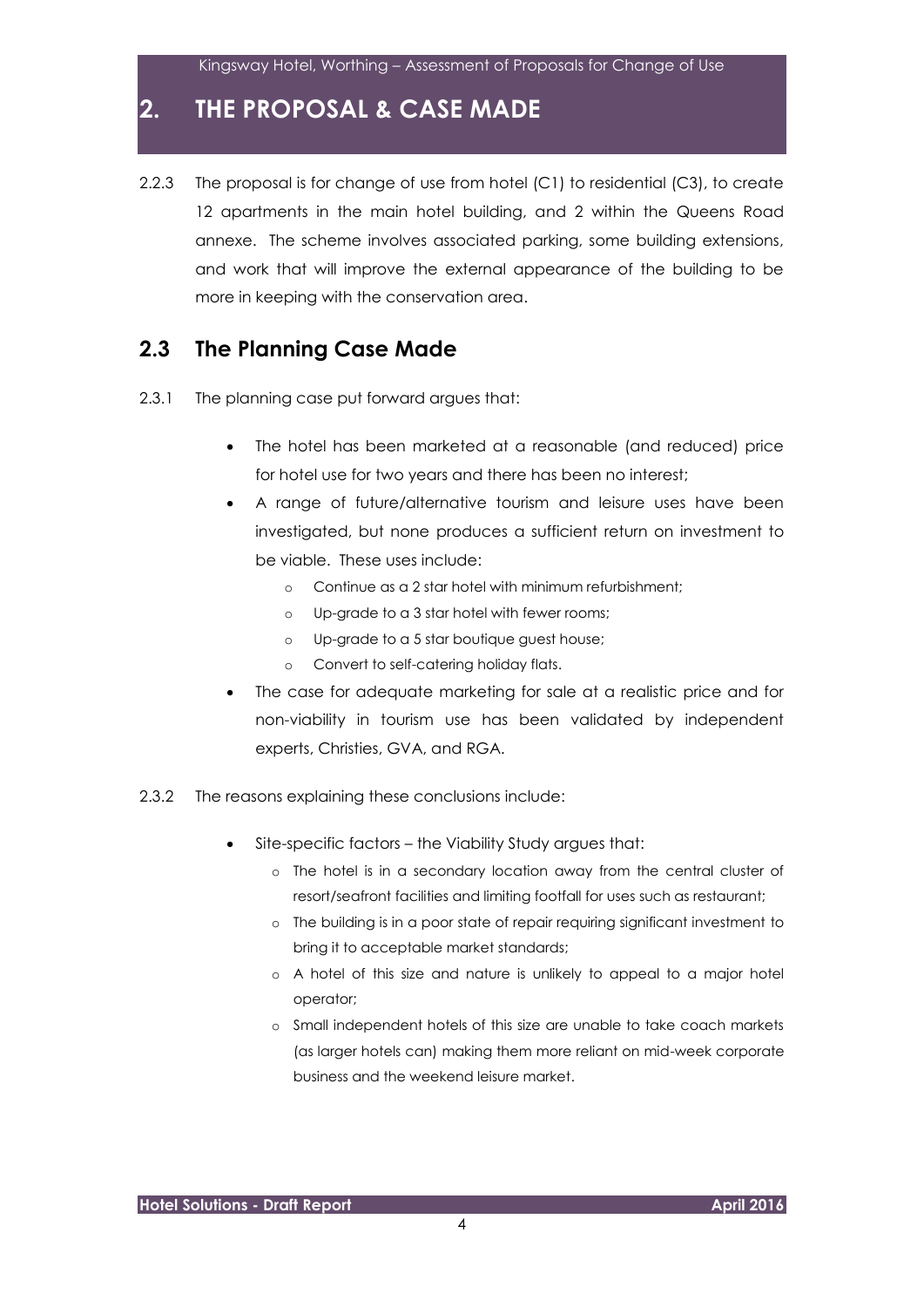# **2. THE PROPOSAL & CASE MADE**

- Wider hotel market factors the Viability Study makes comments about:
	- o The limited capacity of unbranded, mid-market hotels in Worthing to absorb new hotel bedrooms, leading to depressed occupancies and achieved room rates as a result of the opening of the Travelodge (2009) and the Premier Inn (late 2015);
	- o The Worthing hotel market ('unknown' but assumed at 60-65%) performing considerably below provincial UK and regional averages (quoted as 74%), and this hotel considerably more so (51.3%);
	- o The Worthing hotel market having suffered from adverse trends in domestic tourism and a decrease in demand for seaside holidays and has limited overnight leisure tourism;
	- o Worthing having had little regeneration and development over the past 20 years, which has led to a significant decrease in demand for hotel accommodation;
	- o Large companies in Worthing having restructured and down-sized reducing corporate demand, and the remaining corporate users are wanting quality, full-service hotels;
	- o The Kingsway having lost corporate demand mid-week to new budget hotels and to more centrally located 4 star hotels that have invested;
	- o Worthing having an over-supply of hotels;
	- o The market being seasonal, which therefore caps annual occupancies;
	- o Small independent hotels lacking the marketing power of the branded budgets;
- Wider destination arguments the Viability Study claims that:
	- o Alternative residential use is a viable option;
	- o Alternative residential use will help meet housing needs;
	- o The proposed scheme will improve the property and its contribution to the conservation area;
	- o A residential use will not create jobs after construction, but residents will spend in the area.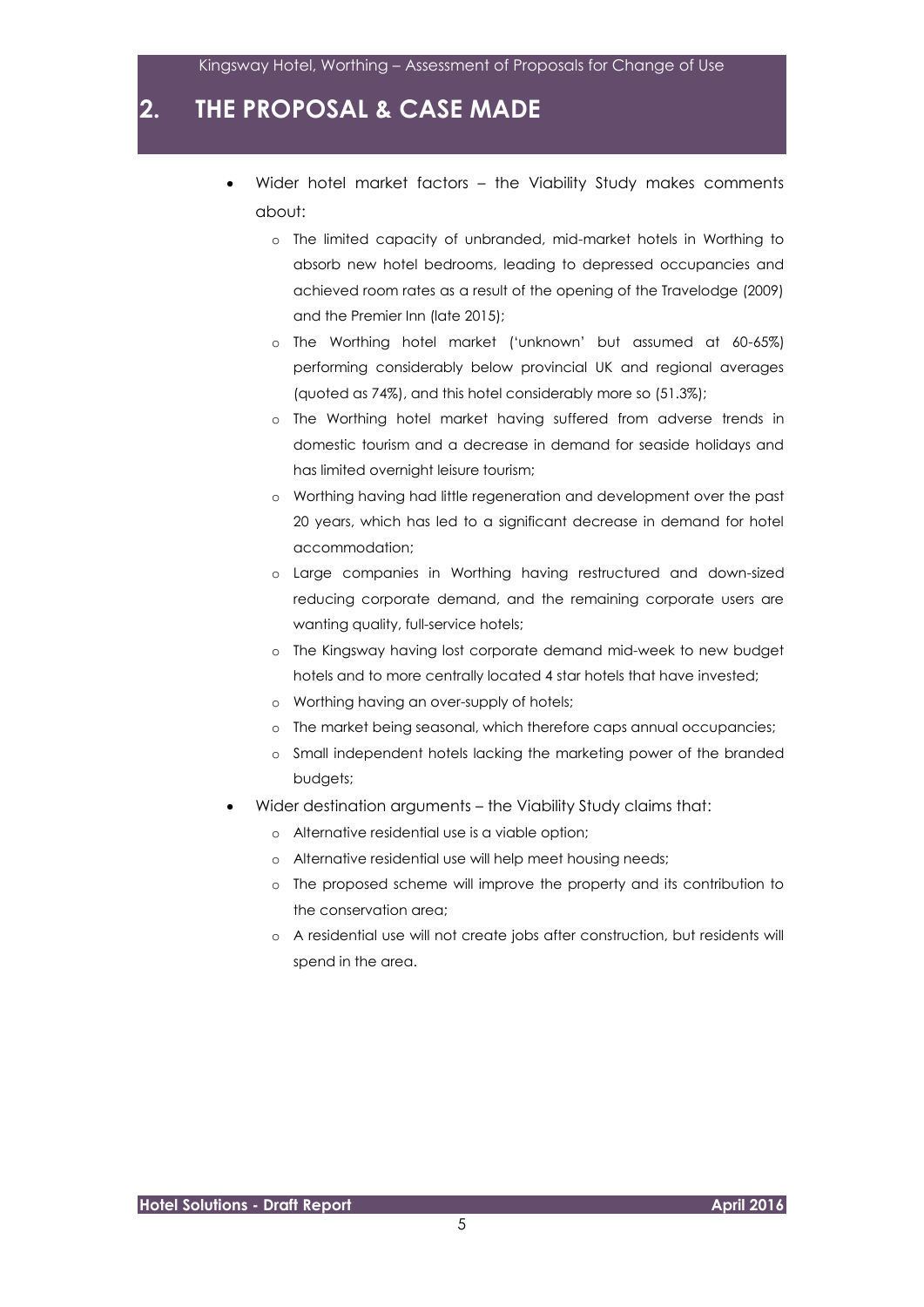# **2. THE PROPOSAL & CASE MADE**

- 2.2.3 The arguments and evidence put forward in the Viability Study will be reviewed in Section 6, informed by the evidence that we report in the following chapters, covering:
	- The current planning and policy framework in Worthing;
	- The Worthing hotel supply, changes, proposals and past hotel company interest;
	- Hotel demand, performance trends and market prospects in Worthing.
- 2.2.4. Our report concludes with a final section setting out our conclusions about whether the case for change of use for the Kingsway Hotel has been met in response to the following three questions:
	- Is there still a case for seeking to retain hotels in Worthing?
	- Has the hotel been adequately marketed for sale at a reasonable price?
	- Is there proof that the hotel is no longer viable with investment?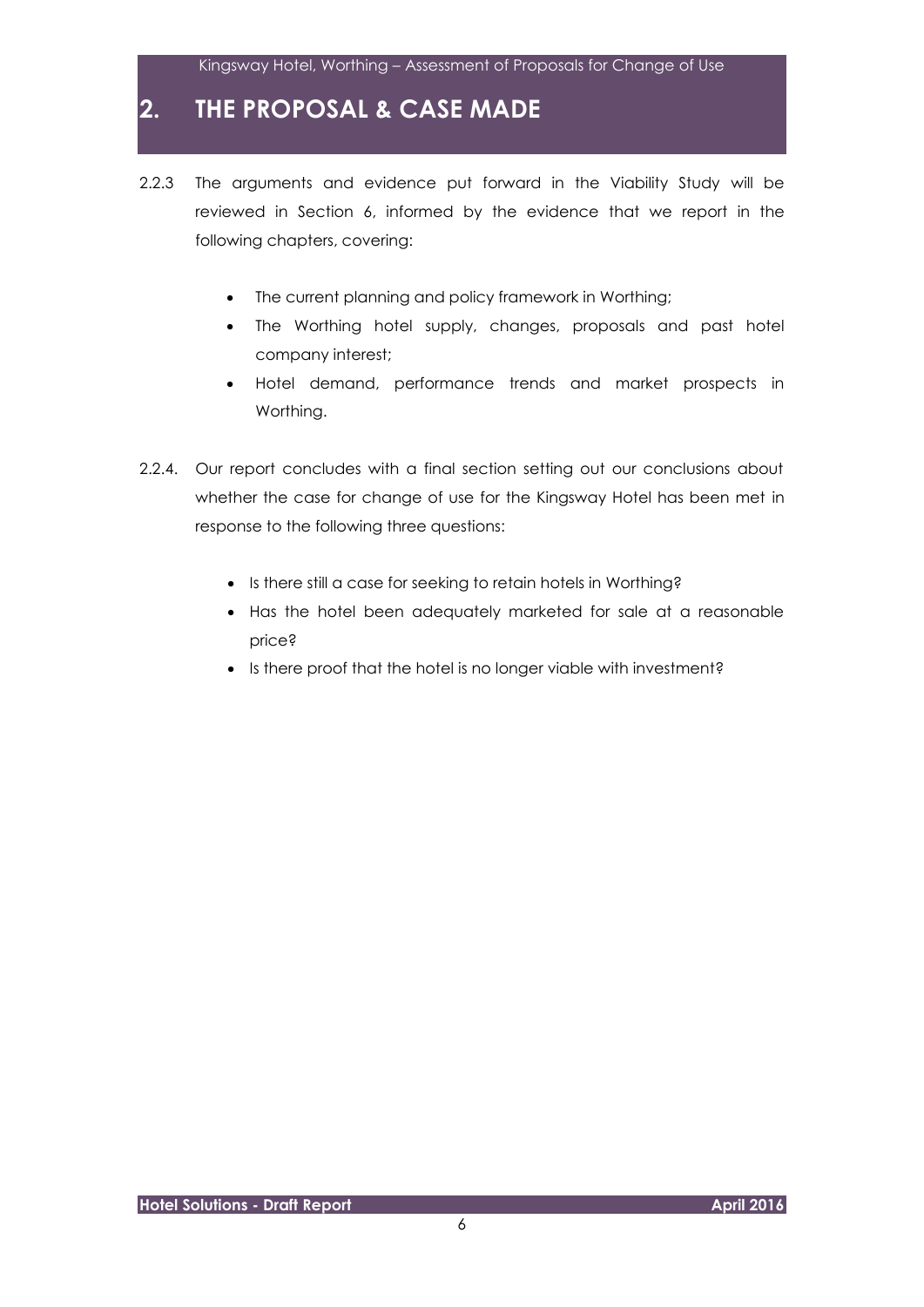# **3. PLANNING & POLICY FRAMEWORK**

### **3.1 Planning Policy for Hotels & Retention**

3.1.1 Current policies covering the development of hotels/visitor accommodation in Worthing are contained in the **Adopted Worthing Core Strategy** (2011). Tourism features as part of the section on the economy, and recognises the economic benefits that tourism can bring.

#### Policy 5

**The Visitor Economy** 

The retention, upgrading and enhancement of existing visitor attractions and visitor accommodation to meet changing consumer demands will be supported.

The Council will support suitable new tourist and leisure facilities, with a particular focus on the town centre and seafront area. The aim is to enhance the visitor offer to support the regeneration of the town and help to reduce seasonality.

The Council will work with partners to support the role of the arts, creative industries and sustainable tourism sector in creating a modern and exciting environment that will attract more visitors to the town.

The existing stock of visitor accommodation will be safeguarded unless:

- It is demonstrated that the loss of some bed spaces is the only way of improving the standard of the existing accommodation
- Having undertaken an assessment of viability it is accepted that the current use is non-viable. If this is the case, alternative tourist / leisure / visitor uses would need to be considered before a non-tourism related use would be accepted
- Alternative uses will be considered on the basis of whether they enhance the role of the visitor / tourist economy and vitality of the seafront and town centre area

The supporting text recognises a need to provide quality accommodation to widen the offer and appeal to different markets, and refers to the 2008 Coastal West Sussex Hotel & Visitor Accommodation research indicating a potential for a budget hotel, 3 star hotel, boutique hotel/spa, quality guest houses and B&Bs, serviced apartments and pub accommodation. It also supports the up-grading and repositioning of existing visitor accommodation establishments, and protects against their loss unless unviable or some loss would provide an opportunity to secure investment in the rest of the property.

3.1.2 Detailed assessment criteria for the protection of visitor accommodation is contained in the **Worthing Sustainable Economy SPD** (2012). In summary: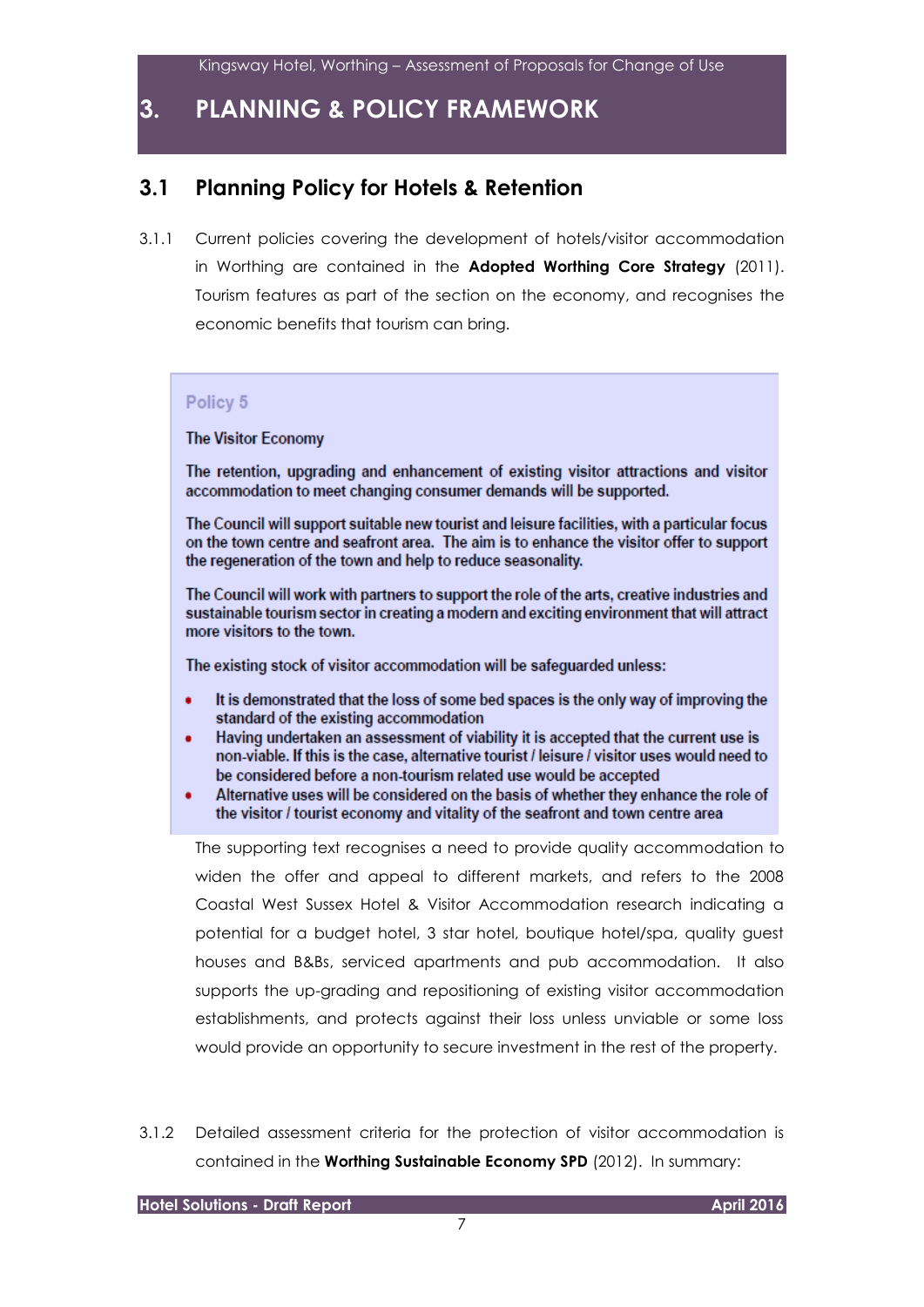### **3. PLANNING & POLICY FRAMEWORK**

- The relevant sections follow closely the guidance issued by TSE on the retention of tourist accommodation<sup>1</sup>, which focus around the applicant demonstrating proof of marketing the business for sale (for 2- 3 years, at a realistic price, via reputable agents), and evidence of non-viability, both in its current use and condition, and its potential with investment. The test specifies what is meant against each of the criteria, and sets out in a detailed appendix the specific financial information sought. A simpler set of tests is applied to small scale businesses. Applicants must supply this information at the time of submitting their application or it will not be registered.
- The potential for only partial loss of bedspaces (in order to secure investment in the rest of the accommodation and facilities) followed by change of use to alternative tourism/accommodation uses, such as self-catering/serviced apartments would be considered before agreeing to an exit to an alternative, non-tourism use.
- The objective of these tests, which support policy 5 in the Core Strategy, is to ensure that Worthing has a sufficient range, type and quality of visitor accommodation to ensure its future as a tourism destination and meet visitor needs. The test concludes that It is not the intention of the Council to retain accommodation for which there is no market need, and that it will be flexible in its approach and have regard to all material considerations at the time of the application including being responsive to the changes in the market, the economy, the accommodation supply and Worthing as a tourist destination.
- In enforcing these policies and tests, it will be important for the Council to be able to demonstrate that it is investing in Worthing and its future as a visitor destination to retain and grow demand, in order for the policies to stand up at appeal.

#### **3.2 Economic Development & Inward Investment**

l

<sup>&</sup>lt;sup>1</sup> 'Here To Stay' – Tourist Accommodation Retention and Loss (October 2006, Tourism South East)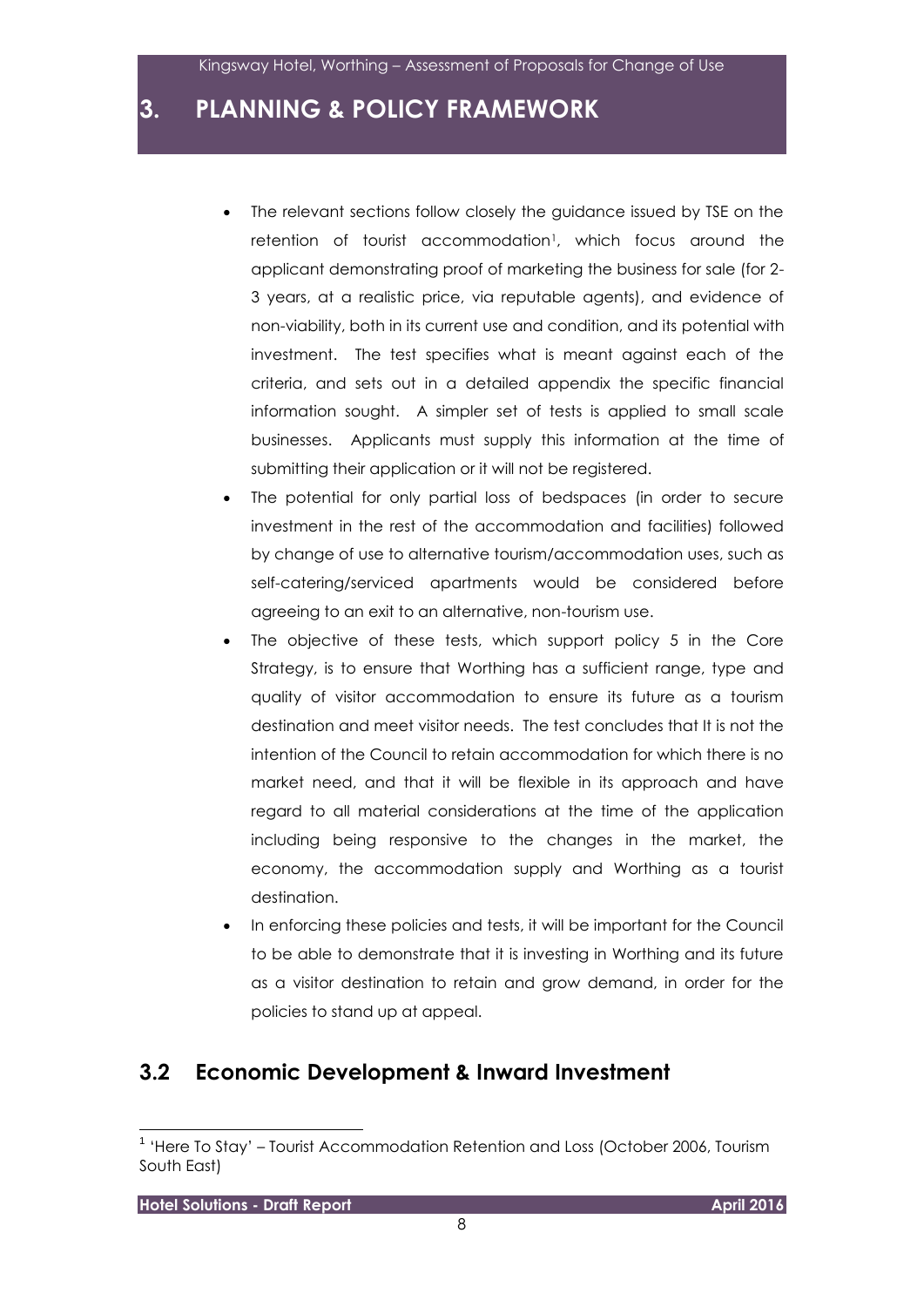# **3. PLANNING & POLICY FRAMEWORK**

- 3.2.1 Adur & Worthing have produced a combined Economic Plan covering the period 2013-2023, which aims to create a competitive business environment and encourage sustainable business growth over the next ten years. The plan focuses around 6 priorities – business support, developing growth, enhancing the business environment, advancing local skills, encouraging sustainability and promoting health & well-being. In this plan, the area's expertise in public administration, finance, manufacturing and international trade, alongside growing tourism, cultural and creative sectors is recognised. Tourism policies feature in the section on developing growth, which seek to diversify the economy and create an attractive business location and visitor destination, through promoting the area as a tourism destination (DG8) and developing the tourism product (DG7).
- 3.2.2 Some of the key regeneration and development projects that will help deliver these priorities in and around Worthing – Teville Gate, the Roffey homes development of the Aquarena site, the proposals for Union Place, the Civic, Stagecoach and Grafton sites, as well as West Durrington – are beginning to be progressed (see 4.3.2), and the significant investments by GSK and Rayner are generating additional corporate demand for hotels. The forecast growth in employment of 11,000 jobs over the next 20 years should underpin additional corporate demand. The launch of the Worthing Investment Prospectus in 2016 demonstrates the Council's active commitment to moving these major schemes and sites forward and securing developer interest.

#### **3.3 Tourism Policy, Action & Support**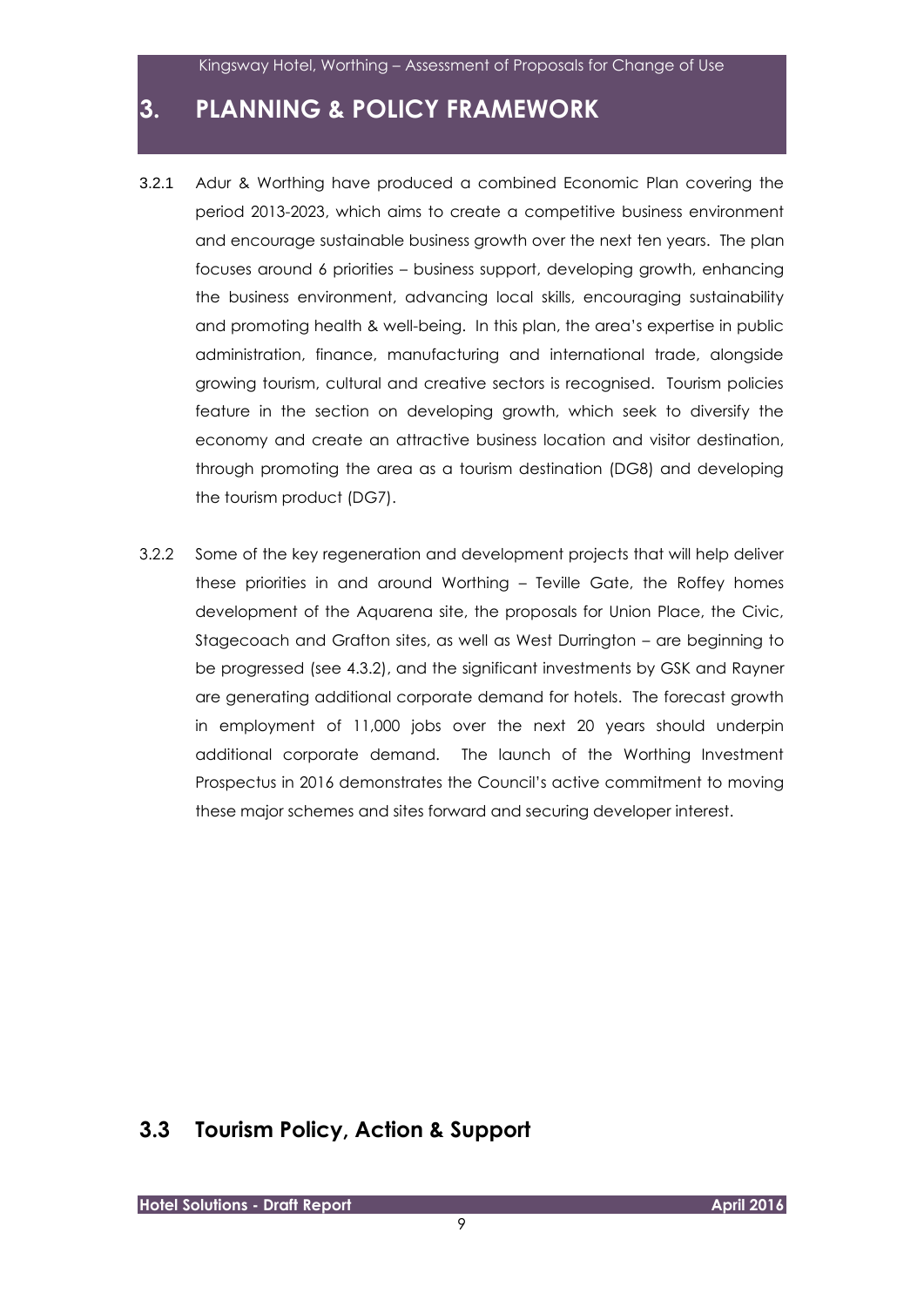# **3. PLANNING & POLICY FRAMEWORK**

- 3.3.1 In terms of tourism strategy, a Tourism Vision & Action Plan for Adur & Worthing was produced in January 2013. It seeks to increase the value of tourism to the economy to £220m by 2025, supporting 5500 jobs and transforming the image of the area. The strategy targets a mix of markets that can strengthen occupancies and rates, notably:
	- Corporate a strong mid-week demand from business travellers year round, plus small conferences and meetings
	- VFR visitors to friends and relatives, mid-week and at weekends
	- Events weekend demand motivated by events particularly in the shoulder months
	- Activity–related visitors participating in watersports and other outdoor activities
	- Group tour coach business motivated by price and the traditional resort appeal of the area, aged 70+
	- Independent 60+ visitors looking for experiences or motivated by events
	- Couples in the 30-50 age bracket, particularly those interested in food and drink, arts, culture and heritage
	- Young families during holiday periods.
- 3.3.2 The vision and action plan is structured around four 'pillars' of activity to improve the visitor experience/destination management; invest in product development both to retain and grow existing markets and attract new visitors; develop and events programme to motivate and animate; and to promote the destination and communicate credibly with target markets. Some hotel accommodation needs were identified in the product development strand of work, including hotel accommodation and serviced apartments for corporate markets and 30s-50s couples.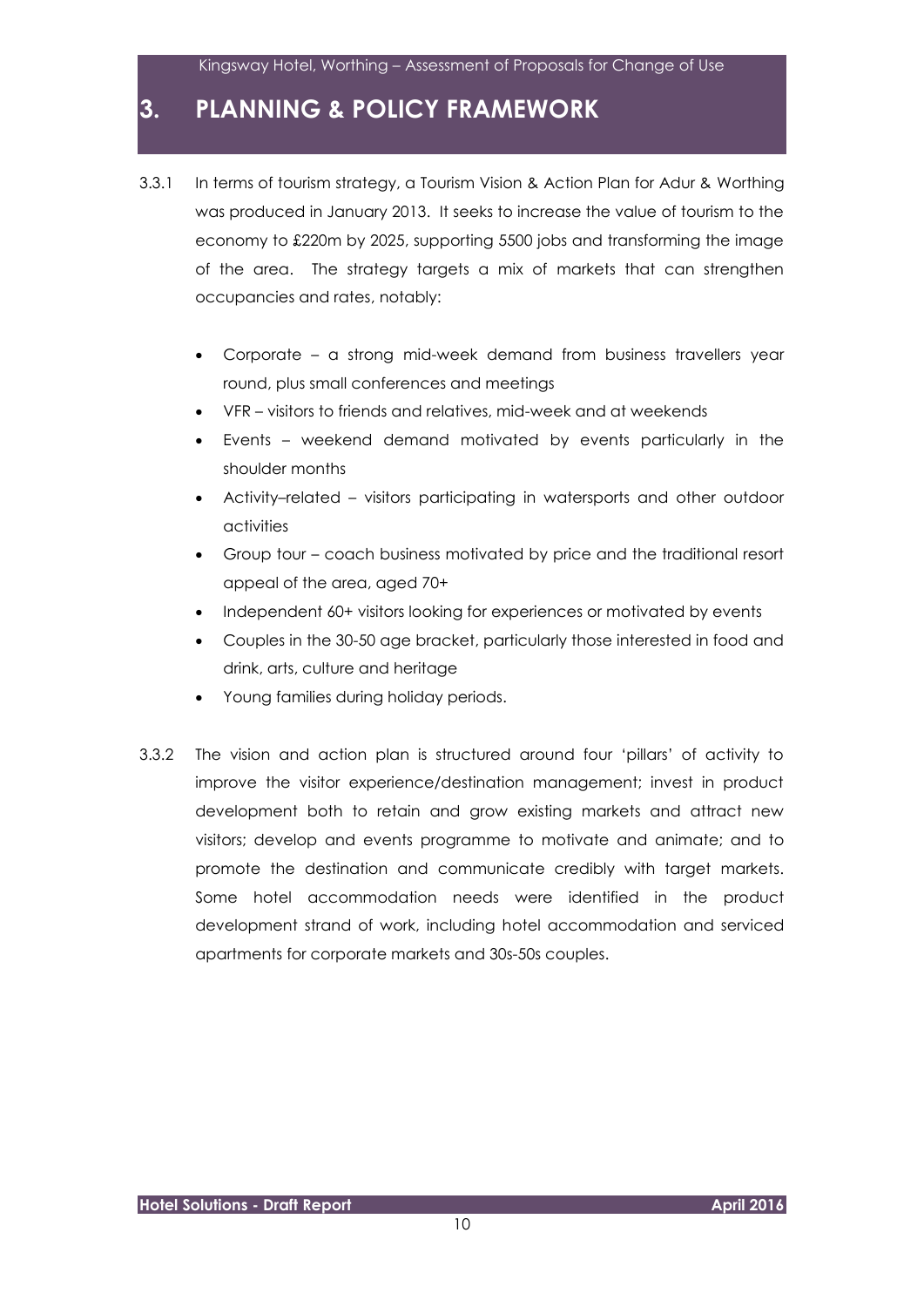# **4. HOTEL SUPPLY, CHANGES & PROPSALS**

### **4.1 Worthing Hotel Supply Changes 2009-2016**

4.1.1 Worthing's hotel supply increased substantially in December 2015 with the opening of the new Premier Inn on the seafront, with 81 bedrooms. This hotel replaced the Beach Hotel on the site, which closed in 2010, and brings Worthing's hotel supply almost back to its 2009 level. Prior to the opening of the Premier Inn, the only other change to Worthing's hotel supply since 2009 was the closure of the Cavendish Hotel on the seafront in 2013, which has now been converted to residential apartments.

| Year | <b>Hotels</b> | <b>Hotel</b><br><b>Bedrooms</b> |
|------|---------------|---------------------------------|
| 2009 | 10            | 447                             |
| 2010 |               | 371                             |
| 2011 |               | 371                             |
| 2012 | 9             | 371                             |
| 2013 | 8             | 354                             |
| 2014 | 8             | 354                             |
| 2015 | 8             | 354                             |
| 2016 |               | 435                             |

#### **WORTHING HOTEL SUPPLY – CHANGES 2009-2016**

# **4.2. Current Hotel Supply 2016**

4.2.1. Worthing now has 9 hotels with a total of 435 letting bedrooms. This includes three independent 3 star hotels, two budget hotels (a Travelodge and the new Premier Inn) and four independent ungraded or guest accommodation graded hotels. This supply is predominantly on, or just off Worthing seafront. One of the small hotels is in Goring.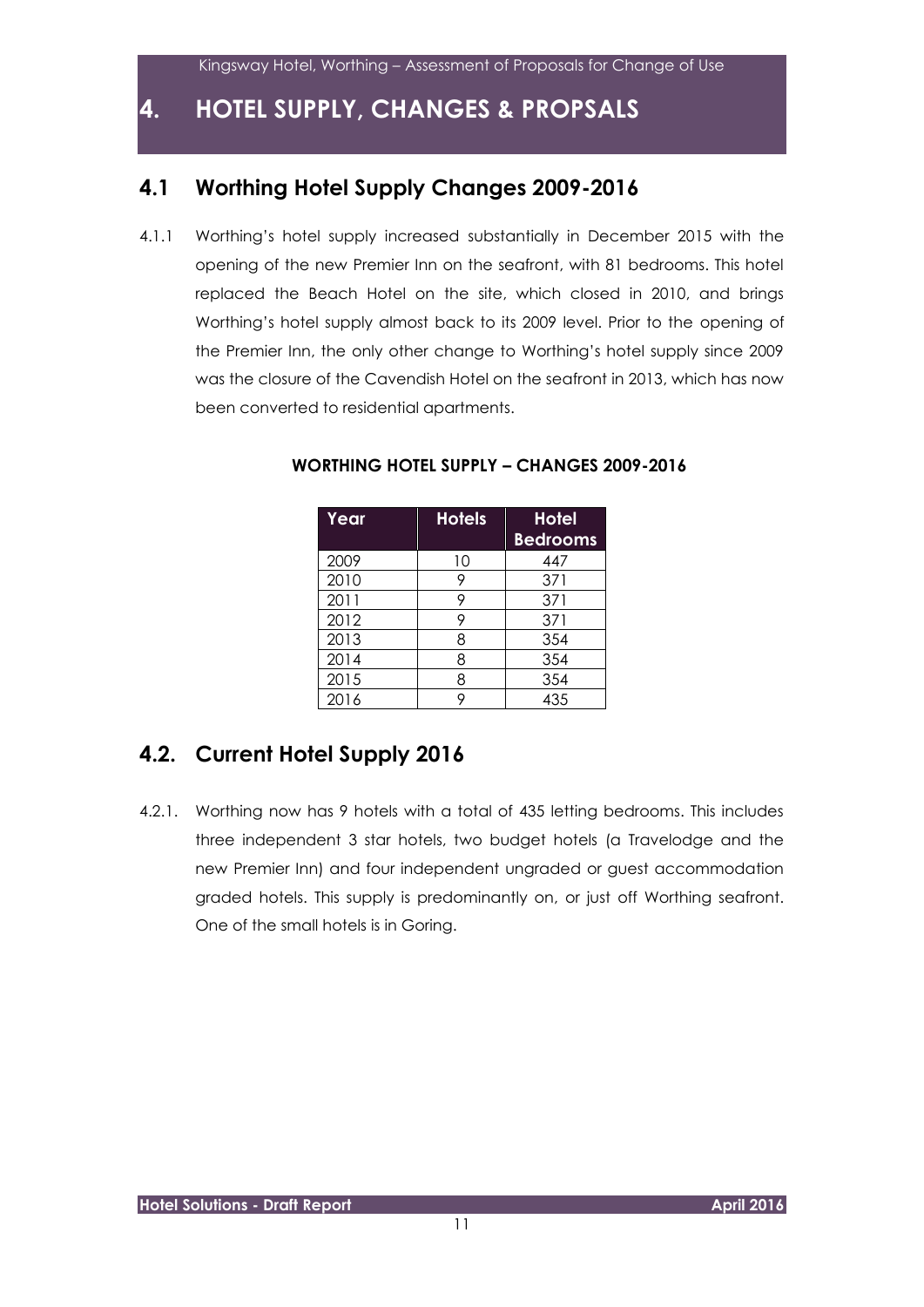# **4. HOTEL SUPPLY, CHANGES & PROPSALS**

#### **CURRENT HOTEL SUPPLY – WORTHING – MARCH 2016**

| Standard            | <b>Hotels</b> | <b>Rooms</b> | $%$ of<br><b>Rooms</b> |
|---------------------|---------------|--------------|------------------------|
| 3 star              |               | 178          | 40.9                   |
| <b>Budget</b>       |               | 71           | 39.3                   |
| Ungraded/ GA graded |               | 86           | 19.8                   |
| <b>Total Hotels</b> | ۰             | 435          | 100.0                  |

#### **WORTHING HOTELS – MARCH 2016**

| <b>Hotel</b>                        | Grade         | <b>Rooms</b> |
|-------------------------------------|---------------|--------------|
| Worthing                            |               |              |
| Ardington                           | 3 star        | 45           |
| Chatsworth                          | 3 star        | 97           |
| Kingsway                            | 3 star        | 36           |
| Premier Inn Worthing Seafront       | <b>Budget</b> | 81           |
| <b>Travelodge Worthing Seafront</b> | <b>Budget</b> | 90           |
| The Burlington                      | 4 star GA     | 26           |
| Windsor                             | n/a           | 36           |
| <b>Beechwood Hall</b>               | n/a           | 8            |
| Goring                              |               |              |
| The Highdown Hotel                  | n/a           | 16           |

### **4.3. Comparison with National Hotel Development Trends in UK Seaside Resorts**

4.3.1. With the opening of the new Premier Inn and the conversion in 2008 of the former 3 star Berkeley Hotel on the seafront into a Travelodge, Worthing's hotel supply has gradually restructured to comprise a more significant proportion of budget/ limited service hotel provision and a smaller stock of full service 3 star hotel bedrooms. This is a common trend across the UK, with new budget hotels opening in many resort destinations and 3 star hotels being converted to budget hotels or closing for conversion to residential apartments. The other national hotel development trend in seaside resorts, which has not so far emerged in Worthing, has been the opening of boutique hotels, through the repositioning of small 2 and 3 star hotels and large guest houses.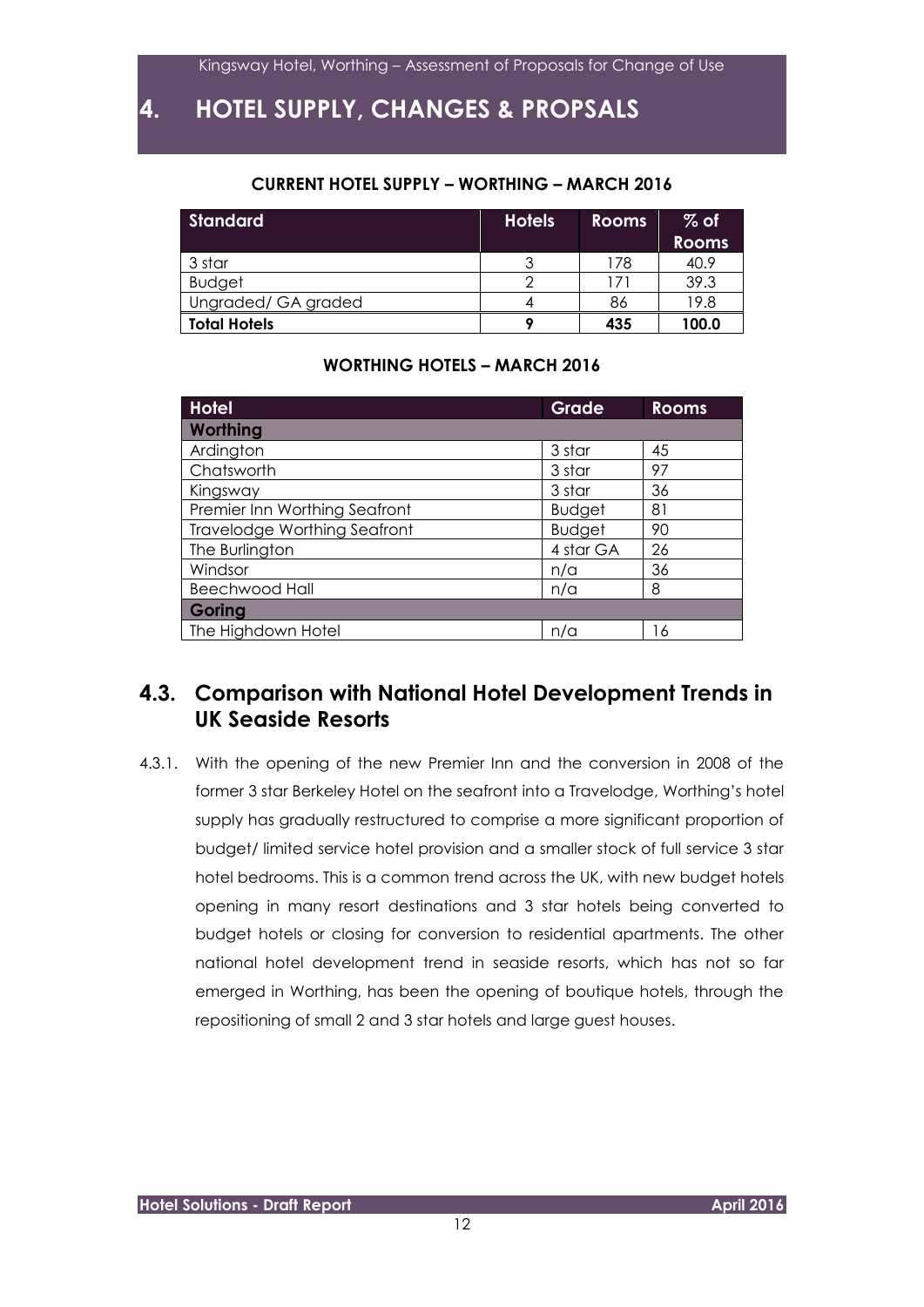# **4. HOTEL SUPPLY, CHANGES & PROPSALS**

### **4.4. Investment in Existing Hotels**

- 4.4.1. In terms of investment in Worthing's hotels:
	- The Ardington has refurbished its bedrooms to a contemporary style, but remained as a 3 star hotel;
	- The Chatsworth has fully refurbished all of its ground floor public areas and 85% of its bedrooms;
	- The Travelodge was upgraded to the new Travelodge bedroom product in 2013.

### **4.5. Potential New Hotels**

4.5.1. There remains a possibility of a new hotel eventually coming forward as part of the redevelopment of the Teville Gate site. The site was acquired by a newly formed investment company, Mosaic Global Investment Ltd in June 2015 that is now working up plans for a mixed-use leisure and residential development, which could include a hotel.

### **4.6. Other Types of Serviced Accommodation**

#### **Pub Accommodation**

- 4.6.1. In terms of pub accommodation in Worthing:
	- Two pub accommodation establishments have closed in the last 2 years. The Bay was sold to property developer Zebra South Ltd in 2014. It had 9 letting bedrooms. A planning application to convert the property into residential apartments was submitted to the Council in December 2015. The Egremont reopened in 2015 following a major refit under new owner Greg Grundy. It is not currently offering accommodation. It previously had 14 letting bedrooms.
	- The Grand Victorian Hotel was granted planning permission in January 2015 for the conversion of its nightclub into 19 new bedrooms. If this goes ahead it will largely offset the loss of accommodation at The Bay and The Egremont.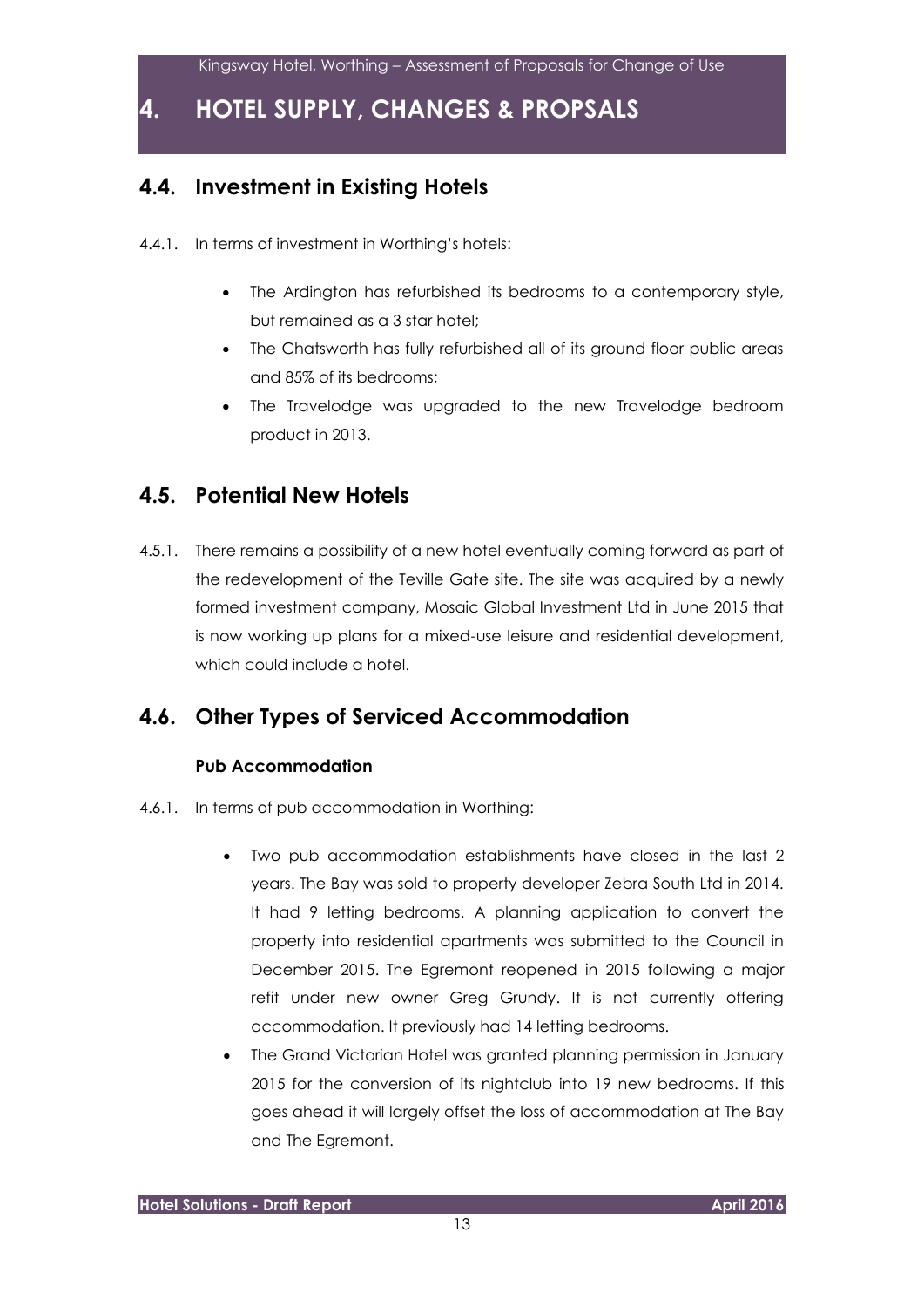**4. HOTEL SUPPLY, CHANGES & PROPSALS**

#### **Guest Houses and B&Bs**

4.6.2. Four guest houses have closed in Worthing in 2014 and 2015, with a total loss of 22 letting bedrooms, and there do not appear to have been any new guest house or B&B openings. With these further guest house closures, Worthing's guest house and B&B supply has reduced by 30.9% (50 bedrooms) since 2008.

| <b>Establishment</b>      | Grade  | Rooms |
|---------------------------|--------|-------|
| <b>Blair House</b>        | 4 star |       |
| Edwardian Dreams          | 4 star |       |
| The Old Guard House       | 4 star |       |
| <b>Tudor Guest House</b>  | 4 star | 8     |
| <b>Haytor Guest House</b> | 2 star |       |
| Rosedale Guest House      | 2 star |       |

#### **WORTHING GUEST HOUSE AND B&B CLOSURES 2008-2013**

#### **WORTHING GUEST HOUSE AND B&B CLOSURES 2014-2015**

| <b>Establishment</b>          | Grade  | <b>Rooms</b> |
|-------------------------------|--------|--------------|
| Olinda Guest House            | 4 star |              |
| Park House                    | 4 star |              |
| <b>High Trees Guest House</b> | 3 star |              |
| Tamara Guest House            | 3 star | ◠            |

4.6.3. Worthing now has a total of 21 guest houses and B&Bs, with 112 letting bedrooms.

#### **WORTHING – CURRENT SUPPLY OF GUEST HOUSE AND B&B ACCOMMODATION – MARCH 2016**

| <b>Standard</b> | <b>Estabs</b> | <b>Bedrooms</b> |
|-----------------|---------------|-----------------|
| 4 star          |               |                 |
| 3 star          |               |                 |
| Not Graded      |               |                 |
| Total           |               | 115             |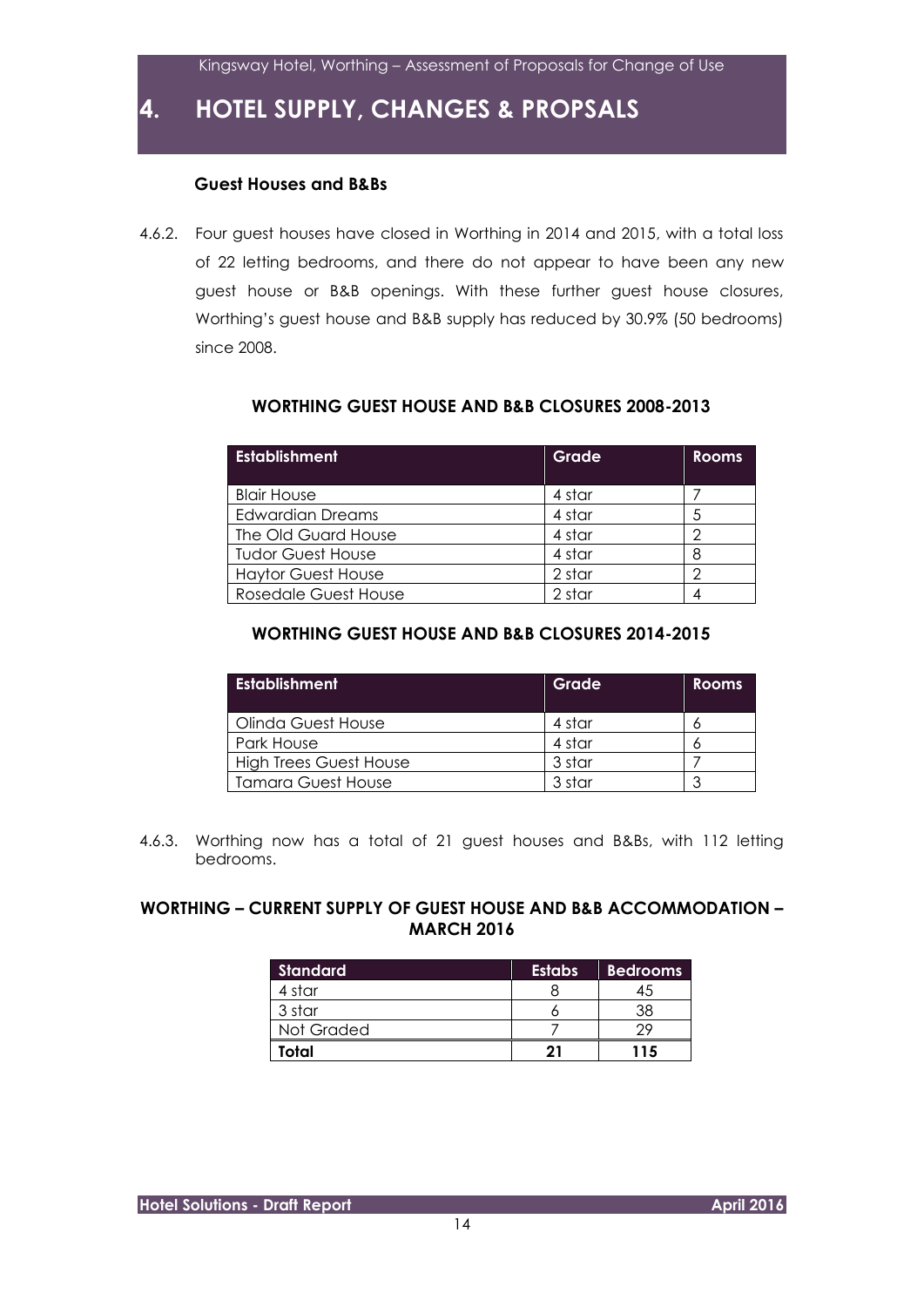# **4. HOTEL SUPPLY, CHANGES & PROPSALS**

#### **WORTHING GUEST HOUSES & B&Bs – MARCH 2016**

| <b>Establishment</b>           | Grade  | <b>Rooms</b>   |
|--------------------------------|--------|----------------|
| The Beacons                    | 4 star | 8              |
| <b>Bensons</b>                 | 4 star | 3              |
| <b>Camelot House</b>           | 4 star | 6              |
| The Conifers                   | 4 star | $\overline{2}$ |
| <b>Heenefields Guest House</b> | 4 star | $\overline{4}$ |
| <b>Manor Guest House</b>       | 4 star | 6              |
| <b>Merton House</b>            | 4 star | $\overline{7}$ |
| The Moorings                   | 4 star | 9              |
| <b>Avalon Guest House</b>      | 3 star | $\overline{7}$ |
| Glenhill                       | 3 star | $\overline{5}$ |
| <b>High Beach Guest House</b>  | 3 star | 6              |
| Marina Guest House             | 3 star | 5              |
| Marine View                    | 3 star | 12             |
| Pebble Beach                   | 3 star | 3              |
| <b>Baltimore</b>               | n/a    | $\overline{4}$ |
| <b>Blandford House</b>         | n/a    | 1              |
| The Court House                | n/a    | $\overline{7}$ |
| Delgany House Hotel            | n/a    | 8              |
| Sea Lodge                      | n/a    | 5              |
| The White House                | n/a    |                |
| <b>Tudor Lodge Guest House</b> | n/a    | 3              |

#### **Home Stays (airbnb)**

4.6.4. The loss of guest house and B&B accommodation in the resort has been largely offset by an increase in home stay rooms available through the airbnb website. There are now 38 rooms in homes in Worthing listed on the site.

#### **4.7 Hotel Developer & Operator Interest**

4.7.1 The two key trends in UK seaside resort hotel development have been the development of branded budget hotels – led by Premier Inn and Travelodge, alongside boutique hotels, primarily delivered by independent developers/operators. Worthing has seen the former of these, but not the latter.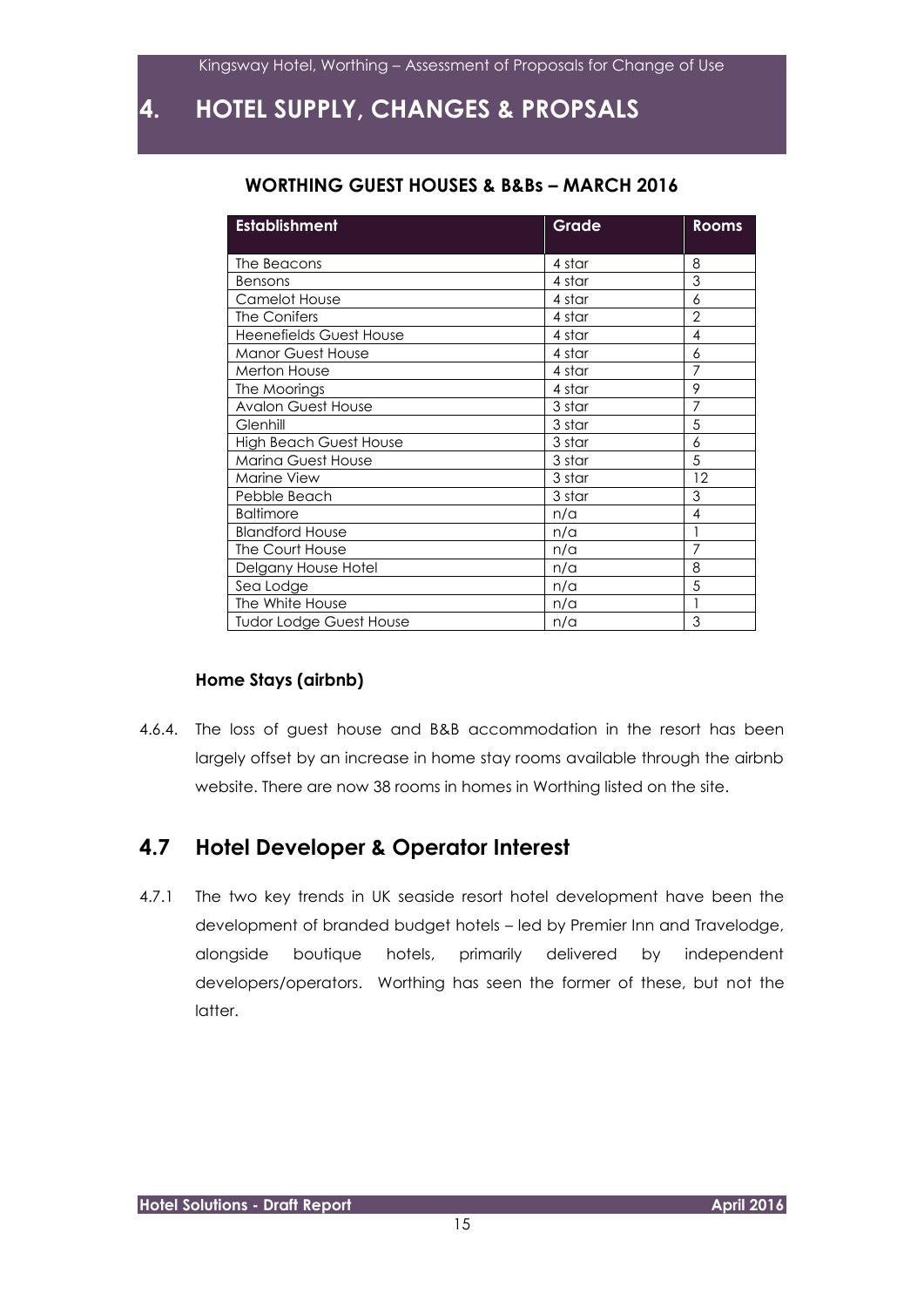# **4. HOTEL SUPPLY, CHANGES & PROPSALS**

- 4.7.2 The 2013 Hotel Futures study included a module of hotel developer and operator testing, which identified interest from Premier Inn in Worthing (now realised in the redevelopment of The Beach Hotel), as well as potential interest from Accor for their Ibis brand, though most likely through a franchise arrangement with a developer/operator. There was also some potential interest from upper tier budget hotel brands Holiday Inn Express and Hampton by Hilton, though this was largely uninformed in terms of detailed market knowledge, and again would likely be investor/franchisee-led. None of the national boutique hotel operators were interested in Worthing, though we would expect any interest to come from independent operators or perhaps local entrepreneurs, which we were not able to test.
- 4.7.3. Worthing as a hotel investment location has some advantages, most notably the size of the town, with a population of over 100,000, which provides the critical mass of local residents and businesses that many hotel developers and operators require for their brands. However, a number of significant disadvantages were also identified, including limited awareness of the town and its hotel market, perceptions of a limited corporate base to drive weekday demand at strong rates, and an image of a fading traditional resort attracting an older leisure market with a seasonal pattern of demand.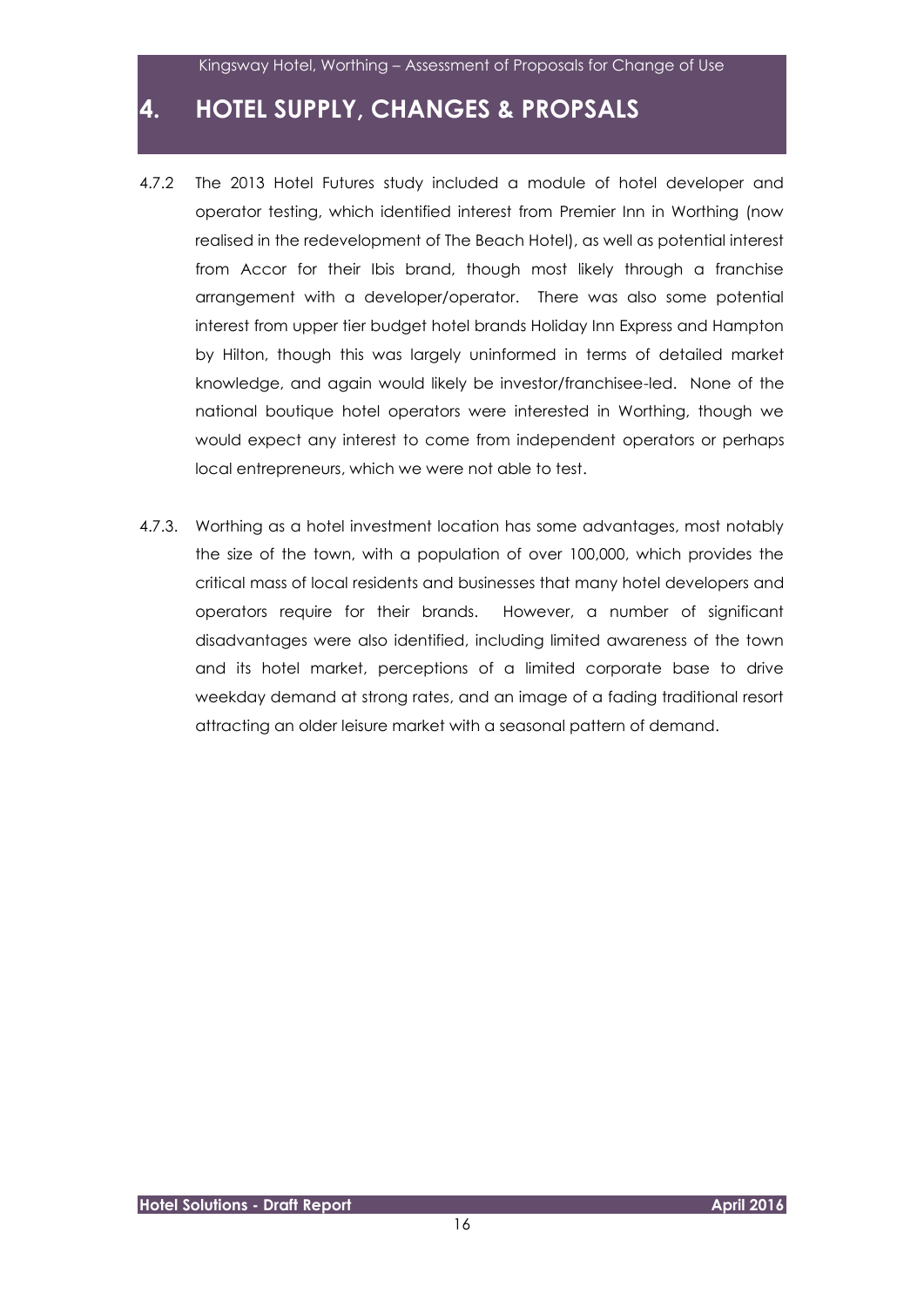#### **5.1 The Worthing Hotel Market in 2012**

- 5.1.1. The Adur & Worthing Hotel & Visitor Accommodation Futures report completed by Hotel Solutions in December 2013 provides the following information about hotel performance and markets in Worthing in 2012:
	- The performance of Worthing's hotel sector was slightly behind the national average for provincial hotels in 2012, with an average annual room occupancy of 67% and an average annual achieved room rate of £57, compared to national averages of 70% and £592.
	- Worthing 3 star hotel occupancies were lower, and significantly below the national average, at around 63%, but achieved room rates stronger at £65.
	- Budget hotel occupancy was very high but achieved room rate was lower.
	- In overall terms the performance of the Worthing hotel sector had remained broadly static since 2010. While some hotels had seen an improvement in performance others had seen a drop in occupancy levels and/or achieved room rates.
	- The Worthing hotel market had remained highly seasonal, with continuing strong demand, and some evidence of business being denied between April and September, but very low winter occupancies.
	- Midweek occupancies were generally stronger than weekend occupancies.
	- In terms of weekend nights, Saturdays were the strongest, with some 3 star hotels frequently filling and turning business away on this night during the summer if the weather was good.
	- Demand for budget hotel accommodation was strong both during the week and at weekends.

l

<sup>&</sup>lt;sup>2</sup> Source: STR Global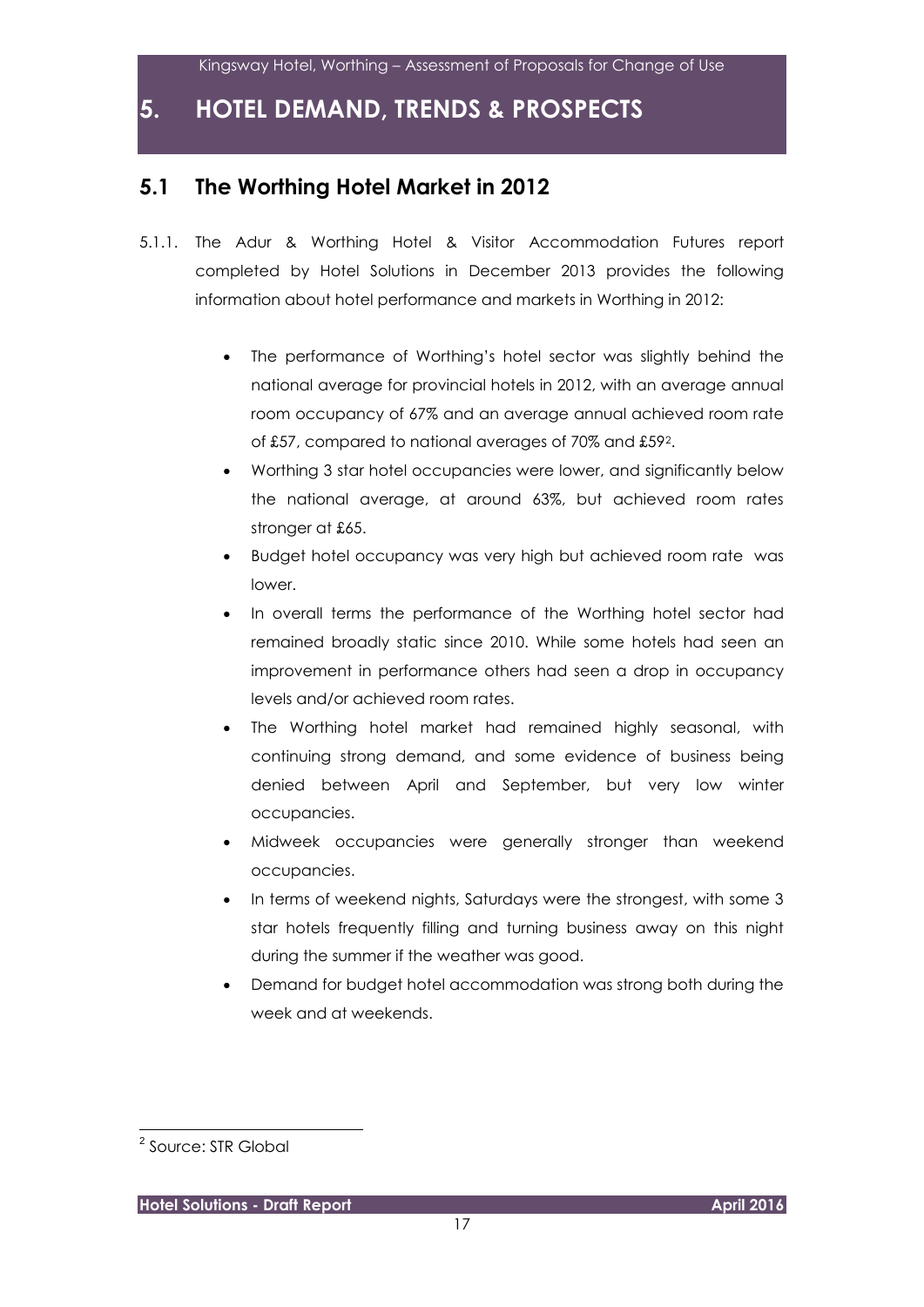- Corporate demand from Worthing companies was the primary source of midweek business for the town's hotels. Corporate demand had reduced sharply in 2009 as a result of the economic downturn, but had started to recover in 2011 and 2012.
- Contractors working on construction projects were a secondary midweek market during the winter.
- Coach holidays were a key midweek market for one hotel.
- Government business was a further source of midweek business for Worthing hotels, but had reduced substantially.
- People attending weddings and family occasions and visiting friends and relatives in the town were the key weekend markets for most of Worthing's hotels.
- One hotel has developed a strong business in terms of bridge weekends. Another was attracting bowls groups at weekends.
- One hotel was taking some weekend coach holiday groups.
- The Men's & Mixed England National Bowls Championships were generating significant demand for hotel accommodation in the town in August.
- The Goodwood Festival of Speed and Revival events also generated significant demand for hotel accommodation in Worthing.
- Only one hotel reported attracting any bedroom business from the Worthing Birdman event.
- Worthing hotels were attracting some overspill weekend business from Brighton, when the city's hotels are full, or because Worthing hotels are more affordable.
- Weekend break stays motivated by a specific interest in visiting Worthing were a minor weekend market.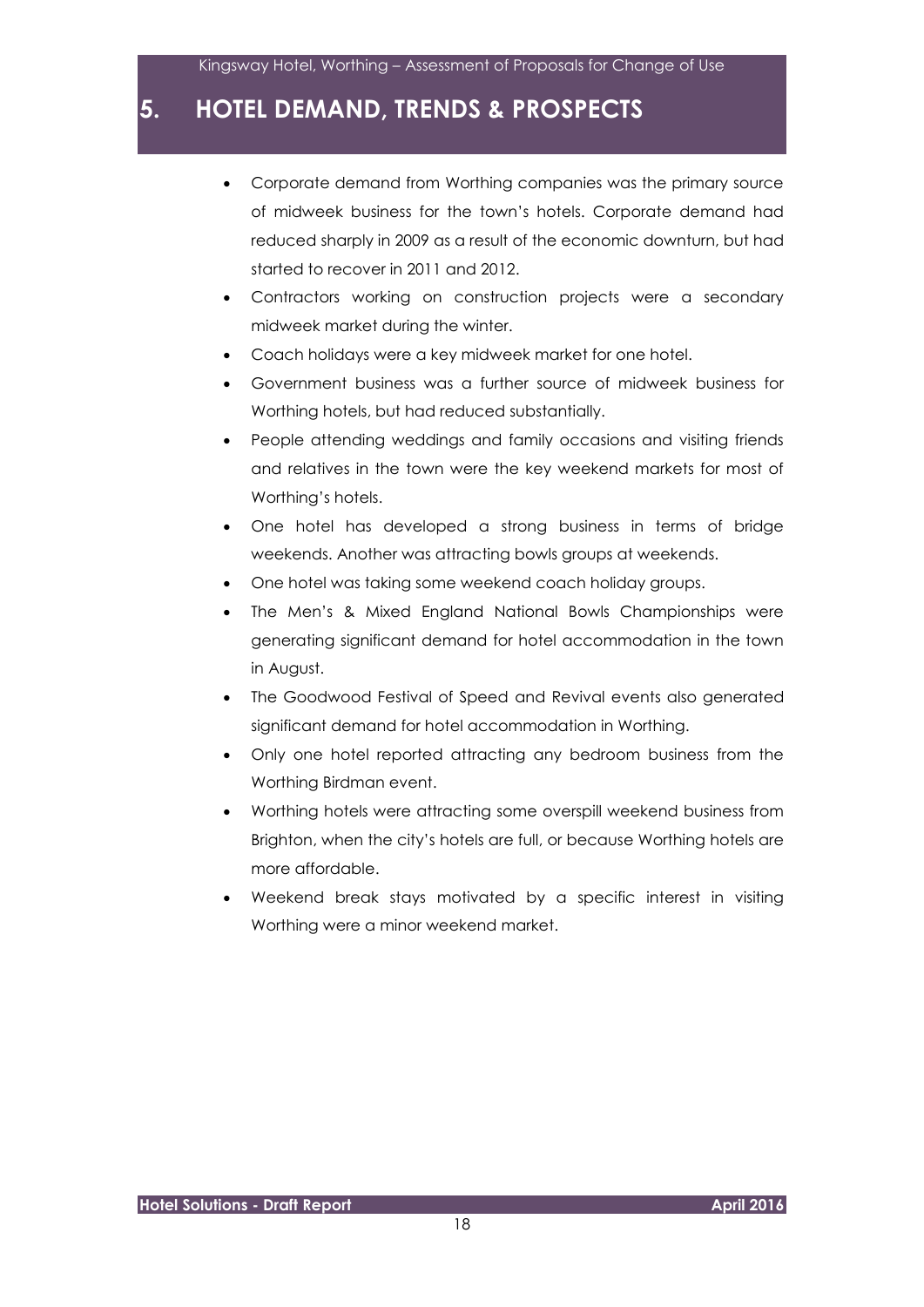#### **5.2 Hotel Performance and Market Trends 2013-2016**

- 5.2.1. In order to assess how hotel performance and market demand has changed in Worthing since 2012, we have undertaken a short telephone survey of the town's hotel managers and owners at the beginning of April 2016. The key findings from this survey are as follows:
	- In overall terms hotel performance in Worthing has gradually strengthened since 2012, with small year-on-year increases in average annual room occupancy and slight increases in average annual achieved room rates for some hotels.
	- Budget hotel performance has remained strong.
	- Occupancy levels have increased for 3 star hotels, due primarily to improved midweek occupancies as a result of increased corporate and contractor demand. One hotel has taken more coach holiday business and another has entered this market. This has helped to increase the occupancy levels for these two hotels, but has depressed achieved room rates for one of them, as coach holiday business is very low rated, particularly in the winter and shoulder season months.
	- One hotel reported a slight increase in achieved room rates in 2014 and 2015, with local companies having accepted a rate increase for the first time since 2009.
	- The Worthing hotel market has remained highly seasonal, with continuing strong demand between April and September but much lower demand during the winter, especially at weekends. Two hotels reported an improvement in midweek occupancies in the winter due to stronger corporate and contractor demand, and one hotel reported stronger weekend occupancies in the winter as a result of additional weddings and functions business generating demand for accommodation.
	- While midweek occupancies have strengthened, there has been very little change in weekend hotel performance. Saturday occupancies have remained strong for most hotels, but Friday and Sunday occupancies have remained weak and unpredictable.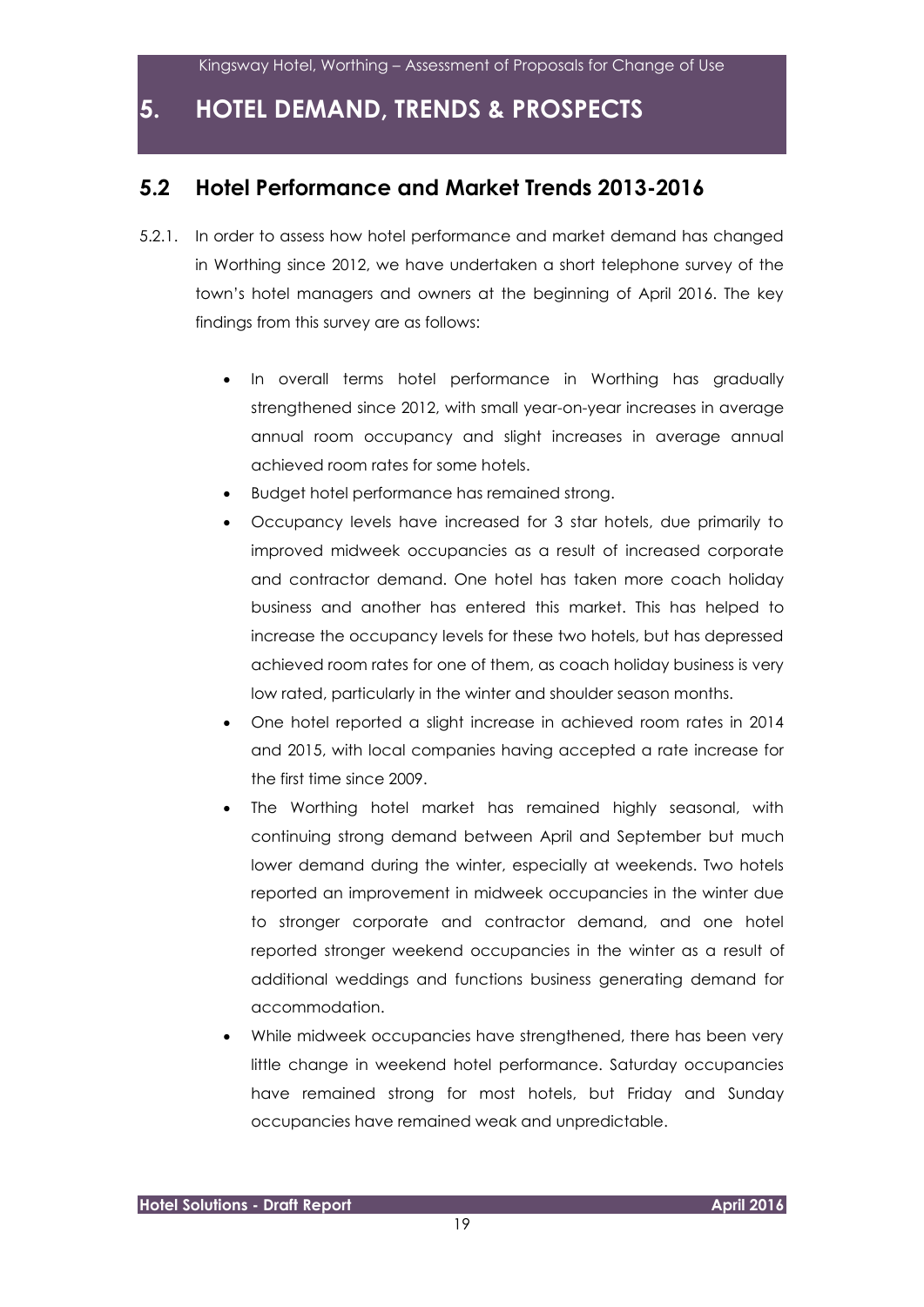- In terms of market trends:
	- o Four hotels reported an increase in corporate business and one reported no change in corporate demand. The development of GSK's new pharmaceutical plant has been a key driver of growth in corporate demand in 2015, however this demand has reduced in 2016, now that the plant has been completed.
	- o Two hotels reported an increase in contractor demand.
	- o There has been no recovery in government business or demand for residential conferences.
	- o Two hotels have taken more coach holiday business.
	- o One hotel reported an increase in weddings and functions trade, which has generated additional bedroom business. Another reported a drop in weddings business.
	- o Three hotels have seen a significant drop in business in August as a result of the loss of the English National Bowls Championships.
	- o The number of bowls tours coming to Worthing has also reduced since the Championships moved to Leamington Spa.
	- o Leisure break demand has reduced for three hotels.
- The new Premier Inn on Worthing seafront has had a significant impact on one hotel, particularly in terms of competing for corporate business, but does not so far appear to have affected the town's other hotels to any great extent3. One hotel reported an increase in occupancies in the first quarter of 2016. Occupancies have built very quickly for the Premier Inn. It is already consistently filling on most nights of the week, other than Sunday and some Thursdays and Fridays, and is charging midweek room rates of £85-90 and £100-120 on Saturday nights, so is not significantly undercutting the town's other hotels.

l

<sup>&</sup>lt;sup>3</sup> We did not speak to the current management of The Kingsway Hotel as part of our research, so do not know if the hotel has been affected by the opening of the Premier Inn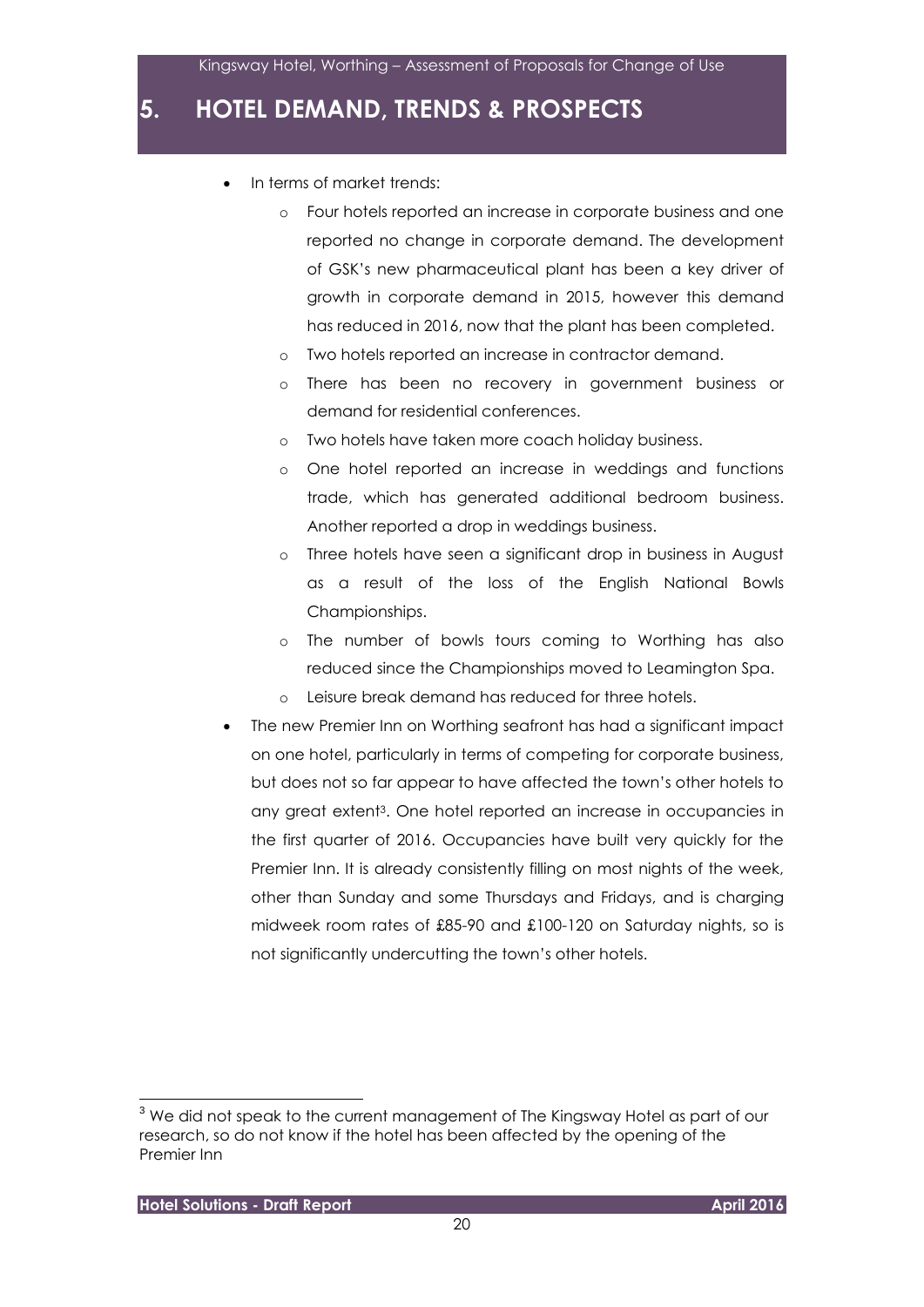### **5.3 Prospects for Future Growth in Hotel Demand in Worthing**

- 5.3.1. The Adur & Worthing Hotel & Visitor Accommodation Futures Study considered the prospects for future growth in demand for hotel accommodation in Worthing. It concluded the following:
	- The strongest growth market for accommodation in Worthing in the next few years is likely to be contractors involved in the construction of the proposed major regeneration schemes.
	- There is likely to be some, but relatively slow growth in corporate demand, due to the scarcity of sites for new employment and office development.
	- There is nothing to suggest a step change in leisure break demand in the town for the foreseeable future.
	- Demand from people attending weddings and family parties, visiting friends and relatives, or attending funerals, should grow as Worthing's population increases.
- 5.3.2. From our assessment of the changes that have taken place since 2012, we believe that these conclusions are still valid:
	- While progress on most of the regeneration schemes in Worthing has stalled, there has been some recent progress:
		- o The Teville Gate site was acquired by investment company Mosaic Global Investments Ltd in June 2015. The company is now working up plans for a mixed-use leisure and residential development scheme for the site.
		- o Although its application for a 21-storey residential tower block was refused in 2015, Roffey Homes is still in discussions with the Borough Council about progressing a residential development scheme on the Aquarena site.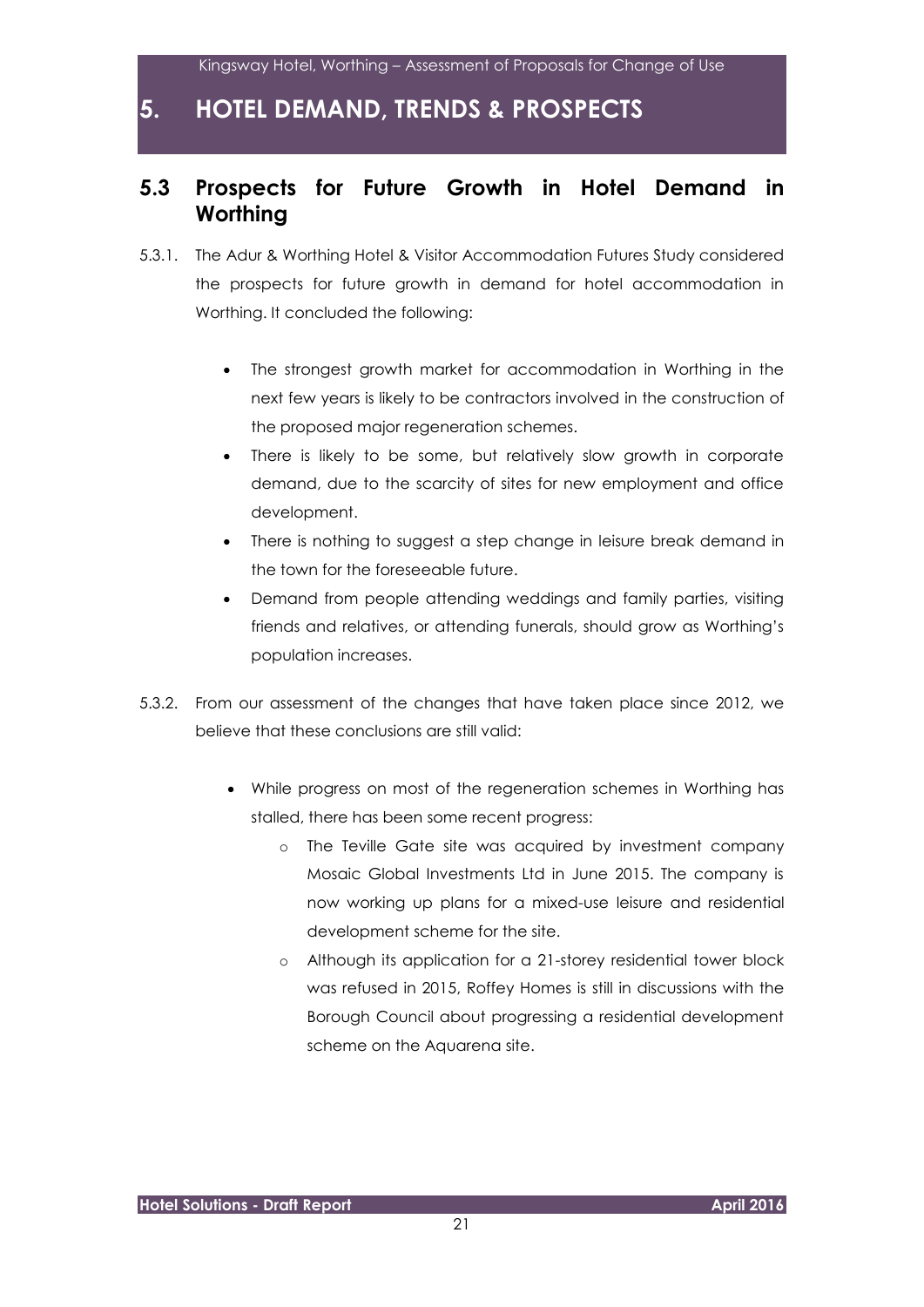- o The Kent-based developer Change Real Estate purchased the former police station site in Union Place in February 2015, and is currently working with the Borough Council to bring forward a mixed use scheme for the site, incorporating the remaining area that is owned by the Council.
- o Further phases of West Durrington are being progressed.
- o In the longer term, the Borough Council remains committed to developing the Civic Site and the Stagecoach and Grafton sites for retail, leisure and residential uses. It has launched a new Worthing Investment Prospectus in 2016, with a view to securing developer interest in these sites, alongside the progression of schemes for the Teville Gate, Aquarena and Union Place sites.

Future growth in contractor demand thus still seems likely as the development of these sites is progressed.

- There has been some growth in corporate demand for hotel accommodation in Worthing since 2012. GlaxoSmithKline (GSK) has developed a new £100m pharmaceutical plant in the town, and Rayner Intraocular Lenses has relocated from Hove to a new £20m headquarters in Worthing. Some companies have however downsized or closed their operations in Worthing e.g. EDF Energy has closed its Worthing call centre to relocate its operations to Hove. The Worthing Investment Prospectus indicates that there has been rapid growth in the creative, digital and IT sectors in the town and states that employment in Worthing is expected to grow by 11,000 jobs over the next 20 years. This would represent a 22% increase in the local workforce, equivalent to an average annual growth in employment of 1.1%. It is not unreasonable to assume that corporate demand for hotel accommodation in Worthing will grow at a similar rate, as the Borough's economy develops.
- Demand from people attending weddings and family parties, visiting friends and relatives, and attending funerals, should grow as the local population increases. Current projections suggest that the Borough's population will increase to 105,000 residents by 2026. This would equate to a 5% increase in population. Over three quarters of new residents are expected to be aged 65 or over.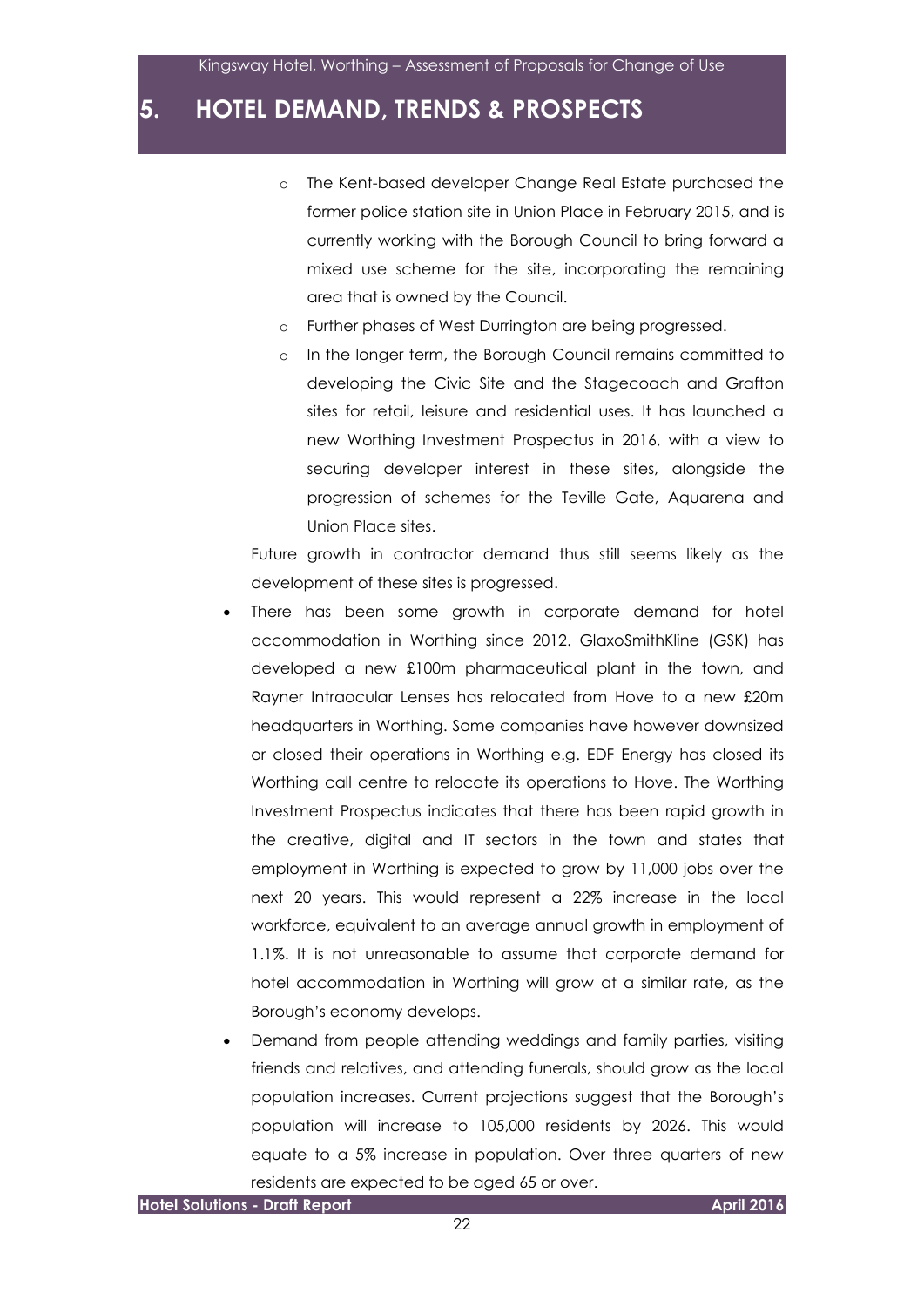While Worthing's restaurant, retail, leisure and events offer is slowly improving there is still nothing to suggest a step change in the volume of leisure break demand that will be attracted to Worthing going forward. The town's hoteliers see no real scope to develop leisure break business at the moment: they do not feel that there are any compelling reasons for people to come to Worthing for a leisure break stay, and are concerned that there is no concerted marketing campaign to put Worthing on the map as a leisure break destination. Growth in leisure break demand thus still looks a long way off, and will require a much greater Borough Council focus on developing tourism in the resort than is currently evident.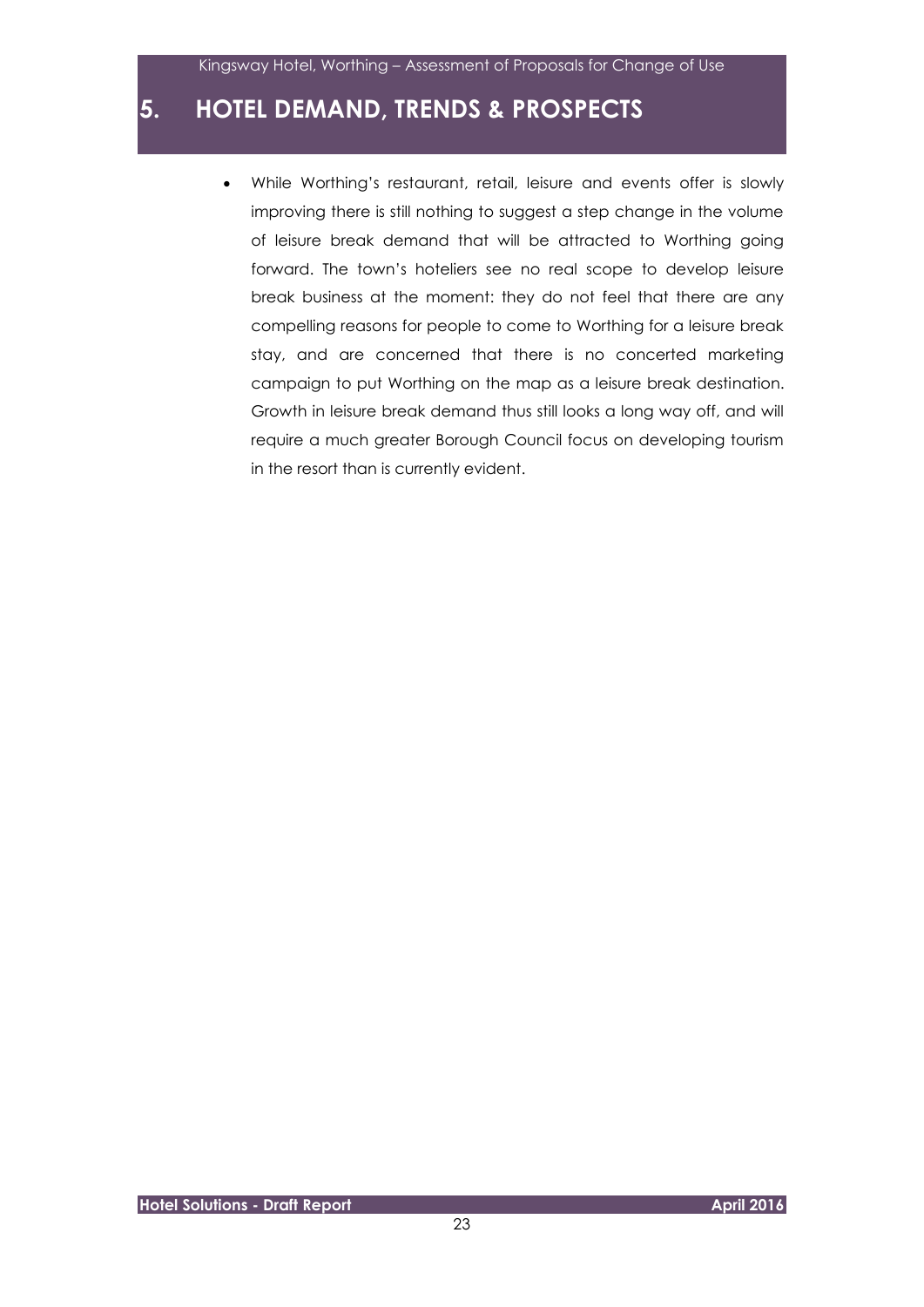### **6.1 Our Assessment of the Evidence and Claims Put Forward**

6.1.1 The table overleaf sets out the key pieces of evidence and claims put forward in the Viability Study to support the case for the change of use of the Kingsway Hotel, and our responses to them based on our knowledge of the hotel market in Worthing and other small seaside resorts in England, the research that we have completed in April 2016, and our expert knowledge of the UK hotel market.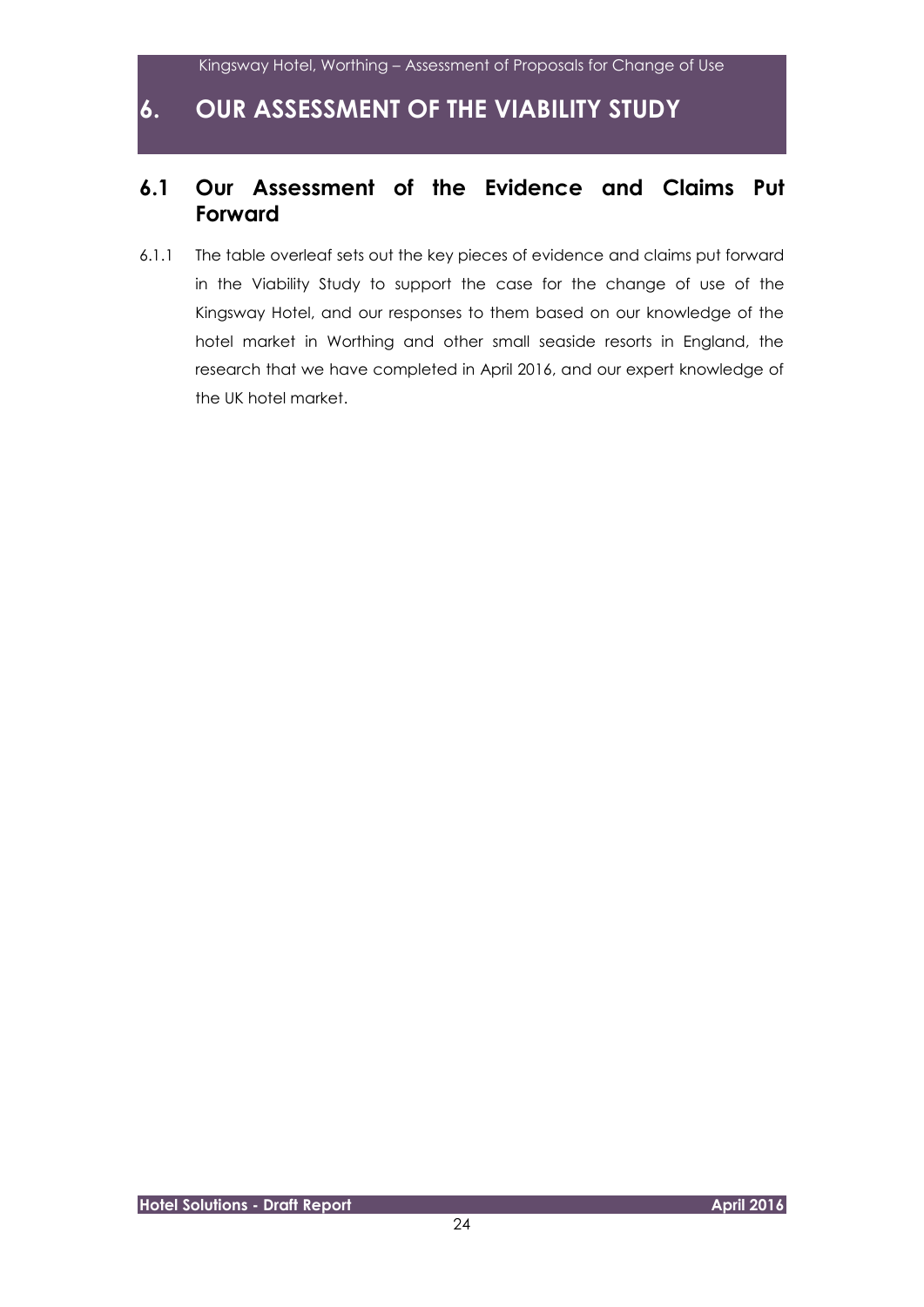| <b>Viability Study Evidence/Claim</b>                                      | <b>Our Response</b>                                                                                                                                                                                                                                                                                                                                                                                                                                                                                                                                                                                                                                                                                                                                                                                                                                                                                                                                                                                                                                                                                                                                                                                                                                                                                                                                                                                                                                |
|----------------------------------------------------------------------------|----------------------------------------------------------------------------------------------------------------------------------------------------------------------------------------------------------------------------------------------------------------------------------------------------------------------------------------------------------------------------------------------------------------------------------------------------------------------------------------------------------------------------------------------------------------------------------------------------------------------------------------------------------------------------------------------------------------------------------------------------------------------------------------------------------------------------------------------------------------------------------------------------------------------------------------------------------------------------------------------------------------------------------------------------------------------------------------------------------------------------------------------------------------------------------------------------------------------------------------------------------------------------------------------------------------------------------------------------------------------------------------------------------------------------------------------------|
| The hotel has been marketed for sale for<br>2-3 years at a realistic price | In order to assess whether The Kingsway Hotel was marketed at a realistic price, we have<br>undertaken an assessment of other hotels that are currently up for sale in seaside resorts<br>along the South Coast, or that have recently been sold. The findings of this research are<br>reported at Appendix 1. This analysis suggests that The Kingsway Hotel was initially priced<br>unrealistically at £1.8m but that the price reduction to £999k was more realistic. The average<br>price per room of the hotels that we looked at that are currently on the market was £35,390.<br>At £999k the price per room for The Kingsway (advertised as a 29 bedroom hotel) equated<br>to £34,440. This is still perhaps a little on the high side, given the quality of the hotel, its trading<br>history, and the appeal of Worthing as a leisure destination, compared to other resorts like<br>Eastbourne and Bournemouth, but does not seem to be an unreasonable asking price for<br>the hotel to attract interest from potential buyers. The hotel was however only marketed at<br>£999k for 6 or 14 months, from September 2013 to Spring 2014 or December 2014 (the<br>Viability Study quotes two different periods for when the hotel was marketed). It may well<br>have attracted further interest if it had been marketed for longer at this price, particularly<br>given the strengthening of the hotel property market in 2014 and 2015. |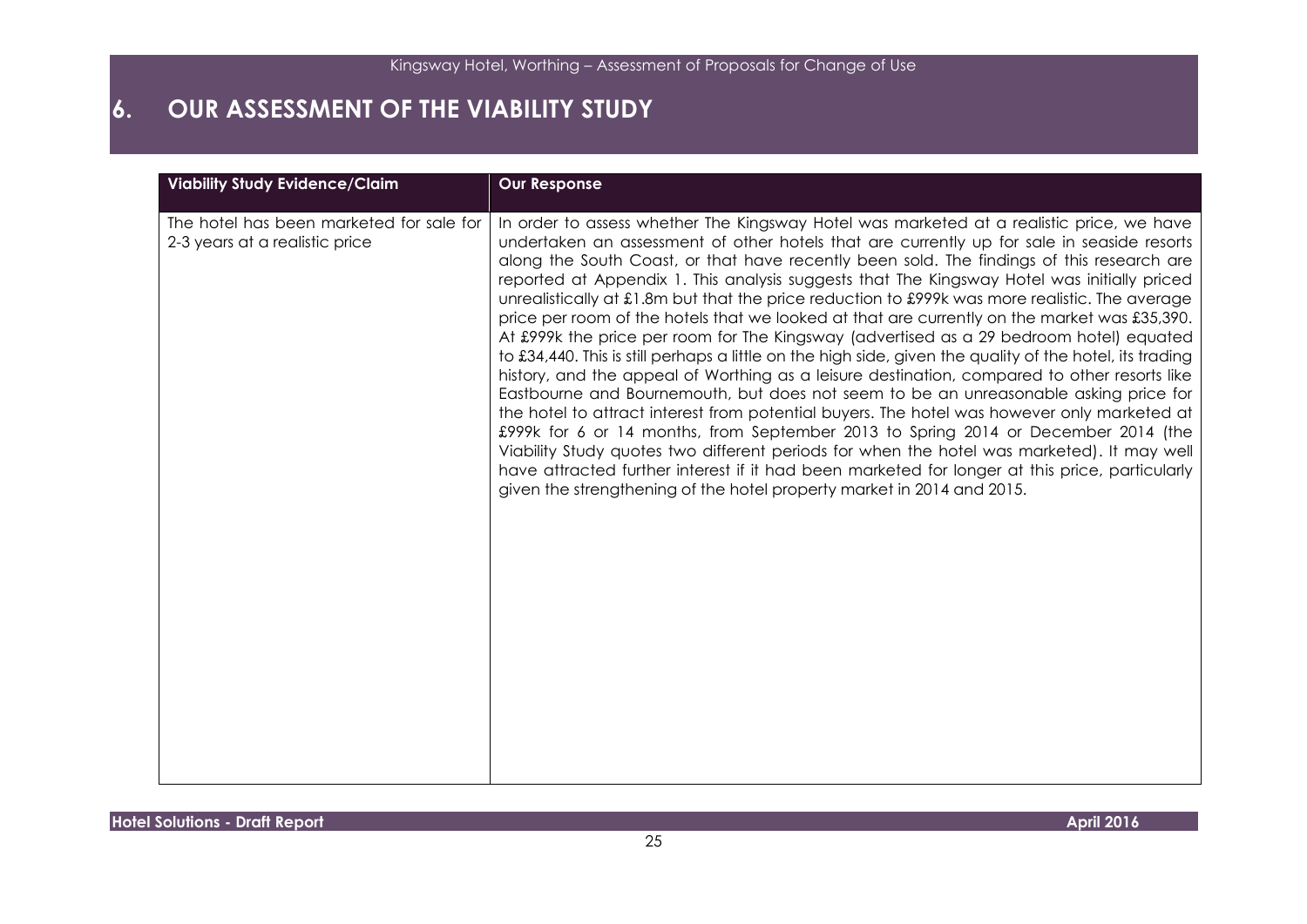| <b>Viability Study Evidence/Claim</b>                                                                                                                                                                                                                                                                 | <b>Our Response</b>                                                                                                                                                                                                                                                                                                                                                                                                                                                                                                                                                                                                                                                         |
|-------------------------------------------------------------------------------------------------------------------------------------------------------------------------------------------------------------------------------------------------------------------------------------------------------|-----------------------------------------------------------------------------------------------------------------------------------------------------------------------------------------------------------------------------------------------------------------------------------------------------------------------------------------------------------------------------------------------------------------------------------------------------------------------------------------------------------------------------------------------------------------------------------------------------------------------------------------------------------------------------|
| Alternative visitor accommodation/<br>tourism uses have been investigated                                                                                                                                                                                                                             | There was no consideration of partial conversion as enabling residential development to<br>secure investment in the remaining part of the hotel - either permitting Queens Road alone<br>change of use, or partial conversion of the main hotel.                                                                                                                                                                                                                                                                                                                                                                                                                            |
| Four scenarios were investigated:                                                                                                                                                                                                                                                                     |                                                                                                                                                                                                                                                                                                                                                                                                                                                                                                                                                                                                                                                                             |
| A refurbished 36-bedroom hotel<br>$\bullet$<br>Re-positioning as a smaller 27-<br>$\bullet$<br>bedroom 3 star full service hotel<br>Re-configuring as a 30-bedroom<br>$\bullet$<br>boutique guest house with limited<br>service<br>Conversion to 19 self-catering<br>$\bullet$<br>holiday apartments. |                                                                                                                                                                                                                                                                                                                                                                                                                                                                                                                                                                                                                                                                             |
| Repositioning as a branded budget hotel<br>was discounted as an option.                                                                                                                                                                                                                               | We agree that the hotel is not suitable for repositioning as a budget hotel.                                                                                                                                                                                                                                                                                                                                                                                                                                                                                                                                                                                                |
| Repositioning as an upscale boutique<br>hotel was also discounted as it was felt<br>that the<br>price sensitive<br>market in<br>insufficient<br>Worthing<br>and<br>corporate<br>demand would not support a hotel of this<br>type in Worthing.                                                         | In the 2013 Adur & Worthing Hotel & Visitor Accommodation Futures Study we felt that there<br>could be scope for a small, upmarket boutique hotel, given that such hotels are successfully<br>operating in other similar seaside resorts in the South East such as Hastings, Eastbourne,<br>Folkestone and Margate. We did however acknowledge that three of the hotel owners that<br>we spoke to did not feel that there is sufficient high rated corporate business to support a<br>boutique hotel in Worthing and that the resort's leisure tourism offer is not sufficiently<br>attractive to appeal to the types of guest that might want to stay in a boutique hotel. |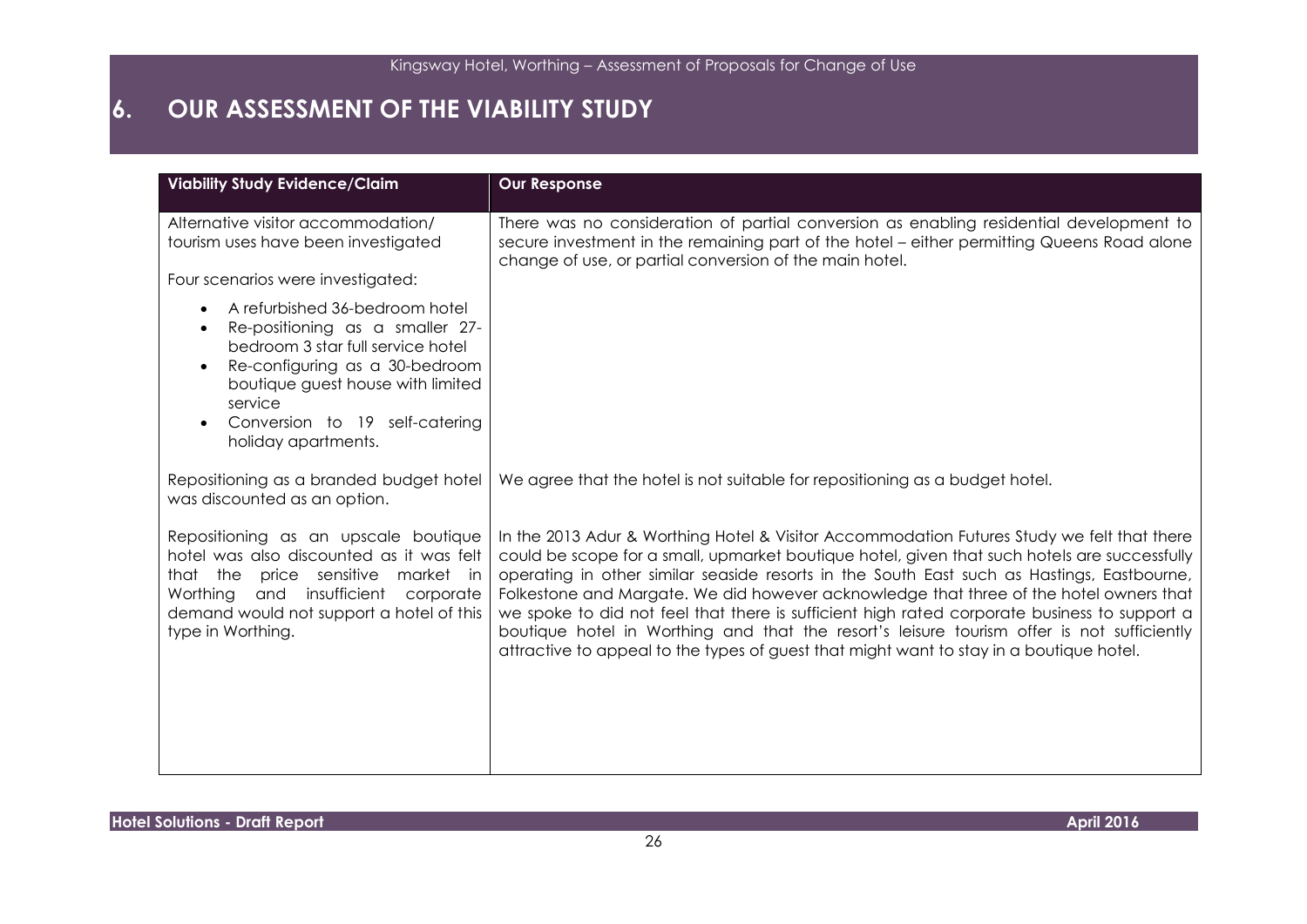| <b>Viability Study Evidence/Claim</b>                                                       | <b>Our Response</b>                                                                                                                                                                                                                                                                                                                                                                                                                                                                                                                                                                                                                                                                                                                                                                                                                                                       |
|---------------------------------------------------------------------------------------------|---------------------------------------------------------------------------------------------------------------------------------------------------------------------------------------------------------------------------------------------------------------------------------------------------------------------------------------------------------------------------------------------------------------------------------------------------------------------------------------------------------------------------------------------------------------------------------------------------------------------------------------------------------------------------------------------------------------------------------------------------------------------------------------------------------------------------------------------------------------------------|
| four hotel<br>or tourist<br>of the<br>None<br>accommodation options considered is<br>viable | This is dependent upon many factors, with operating costs, the level of investment required,<br>financing structure, and owner and investor requirements all playing a part. The<br>occupancy, ADR and revpar estimates for each option seem reasonable to us, based on<br>our knowledge of how other hotels are trading in Worthing. We are not able to comment on<br>the operating costs or the estimate of required investment as these are not our areas of<br>expertise. A more detailed analysis of these calculations and associated assumptions would<br>be required from relevant experts to affirm or challenge these elements of the case.                                                                                                                                                                                                                     |
| The Kingsway Hotel is in a secondary<br>hotel location                                      | We disagree with this analysis. While the hotel is further away from the town centre than the<br>Chatsworth and Ardington hotels, it is on the seafront and a number of its rooms have<br>excellent sea views, which in our experience are generally sought after in seaside resorts.<br>This puts the hotel in a prime seafront location. Moreover, it is closer to Worthing's core<br>facilities than the Premier Inn or Burlington, both of which are trading well.                                                                                                                                                                                                                                                                                                                                                                                                    |
| The poor state of the building requires<br>significant levels of investment                 | While we have not inspected the hotel, but from our assessment of its TripAdvisor reviews it<br>has clearly suffered from a lack of investment. The Kingsway Hotel is the lowest rated hotel in<br>Worthing. It is receiving primarily 'Average', 'Poor' or 'Terrible' ratings, although has had<br>some recent 'Very Good' and 'Excellent' ratings. The hotel is however receiving a lot of<br>negative comments about its quality in terms of it being 'dated', 'in need of refurbishment',<br>'shabby', 'dirty', things not working in the bedrooms, and the quality of mattresses. The only<br>positive comments are about the staff being friendly and helpful and the sea views.<br>We do not have the expertise to comment on the costings that have been put forward in<br>the Viability Study. This would require alternative expertise to comment on in detail. |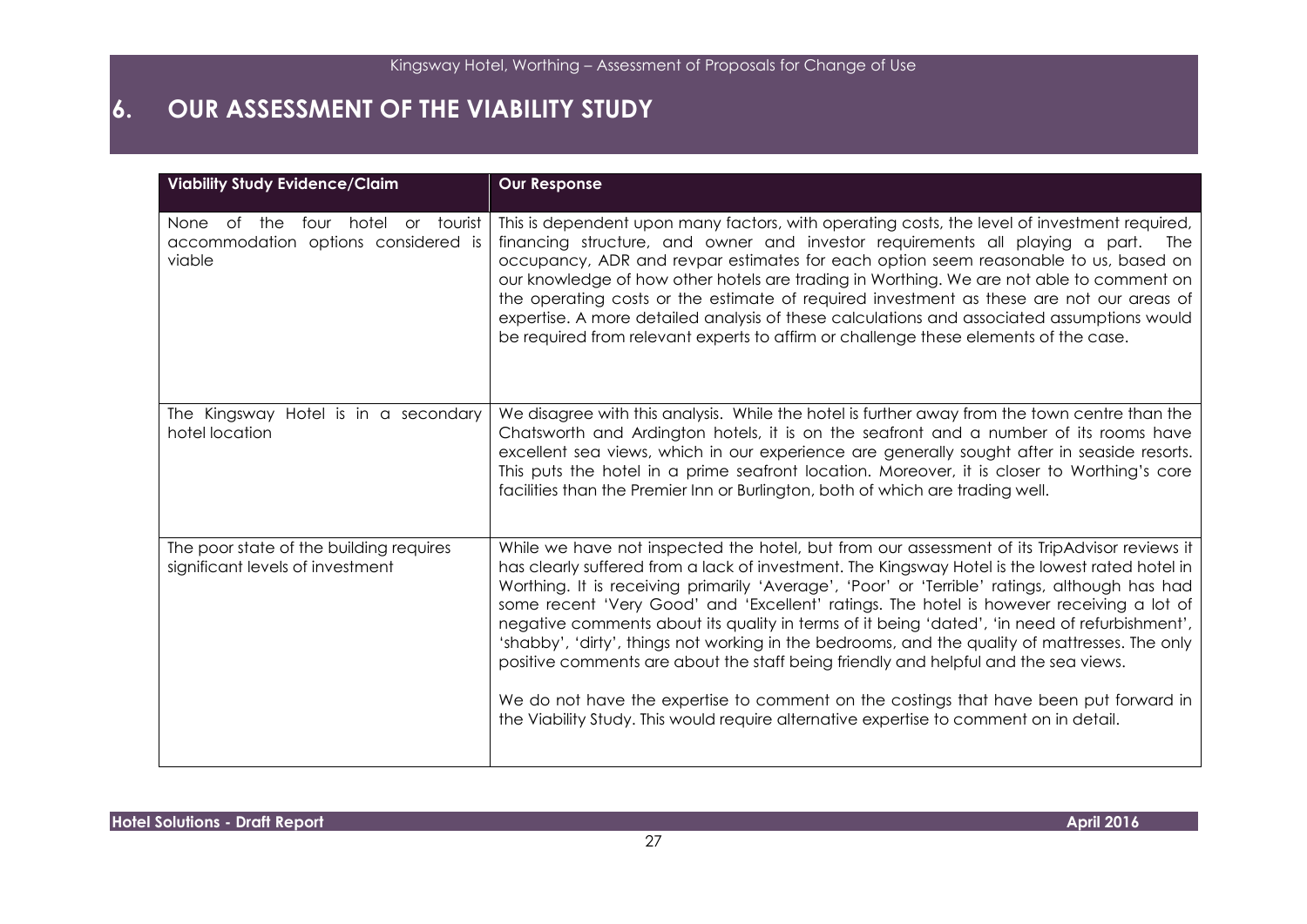| <b>Viability Study Evidence/Claim</b>                                                                                                                                                                                                                                                                                                 | <b>Our Response</b>                                                                                                                                                                                                                                                                                                                                                                                                                                                                                                                                                                                                                                                                                                                                                                                                                                                                                                                                                                                                                                                                                                                                                                                                                                                                                                                                                      |
|---------------------------------------------------------------------------------------------------------------------------------------------------------------------------------------------------------------------------------------------------------------------------------------------------------------------------------------|--------------------------------------------------------------------------------------------------------------------------------------------------------------------------------------------------------------------------------------------------------------------------------------------------------------------------------------------------------------------------------------------------------------------------------------------------------------------------------------------------------------------------------------------------------------------------------------------------------------------------------------------------------------------------------------------------------------------------------------------------------------------------------------------------------------------------------------------------------------------------------------------------------------------------------------------------------------------------------------------------------------------------------------------------------------------------------------------------------------------------------------------------------------------------------------------------------------------------------------------------------------------------------------------------------------------------------------------------------------------------|
| A hotel of this size has no appeal to major<br>hotel companies                                                                                                                                                                                                                                                                        | We would agree with this claim.                                                                                                                                                                                                                                                                                                                                                                                                                                                                                                                                                                                                                                                                                                                                                                                                                                                                                                                                                                                                                                                                                                                                                                                                                                                                                                                                          |
| The hotel cannot take coach business                                                                                                                                                                                                                                                                                                  | We agree with this claim.                                                                                                                                                                                                                                                                                                                                                                                                                                                                                                                                                                                                                                                                                                                                                                                                                                                                                                                                                                                                                                                                                                                                                                                                                                                                                                                                                |
| Worthing<br>hotel<br>performance<br>is.<br>significantly below provincial UK market<br>averages.<br>The 2012 annual hotel occupancy for<br>Worthing hotels reported in the 2013 Adur<br>Worthing<br>Hotel<br>&<br>Visitor<br>&<br>Accommodation<br>Futures<br>Report<br>(complied by Hotel Solutions)<br>is an<br>optimistic estimate | The Viability Study quotes serviced accommodation occupancy data for the period 2008-<br>2011 that has been provided by Visit Worthing. We were not made aware of this data when<br>we undertook the Hotel & Visitor Accommodation Study in 2013. The Viability Study provides<br>no information on the sample of hotels and guest houses for this data. This is important to<br>understand to determine its reliability. If the sample is biased towards guest houses and key<br>hotels are not included the results would be misleading. We compiled our occupancy<br>estimates from the data supplied to us by the hotel managers that we interviewed in 2013.<br>All of Worthing's hotels took part in our survey. We are confident that they are accurate and<br>would question the validity of the much lower performance data that the Viability Study is<br>quoting, which we suspect was based on a partial sample of hotels.<br>The comparisons with provincial UK market averages are misleading as the national figures<br>include branded hotels, budget hotels and hotels in major towns and cities. They do not<br>give a comparison with typical trading performance in seaside resorts, which in our<br>experience is always below the national average due to the dominance of independent<br>hotels, usually weaker corporate demand and seasonality. |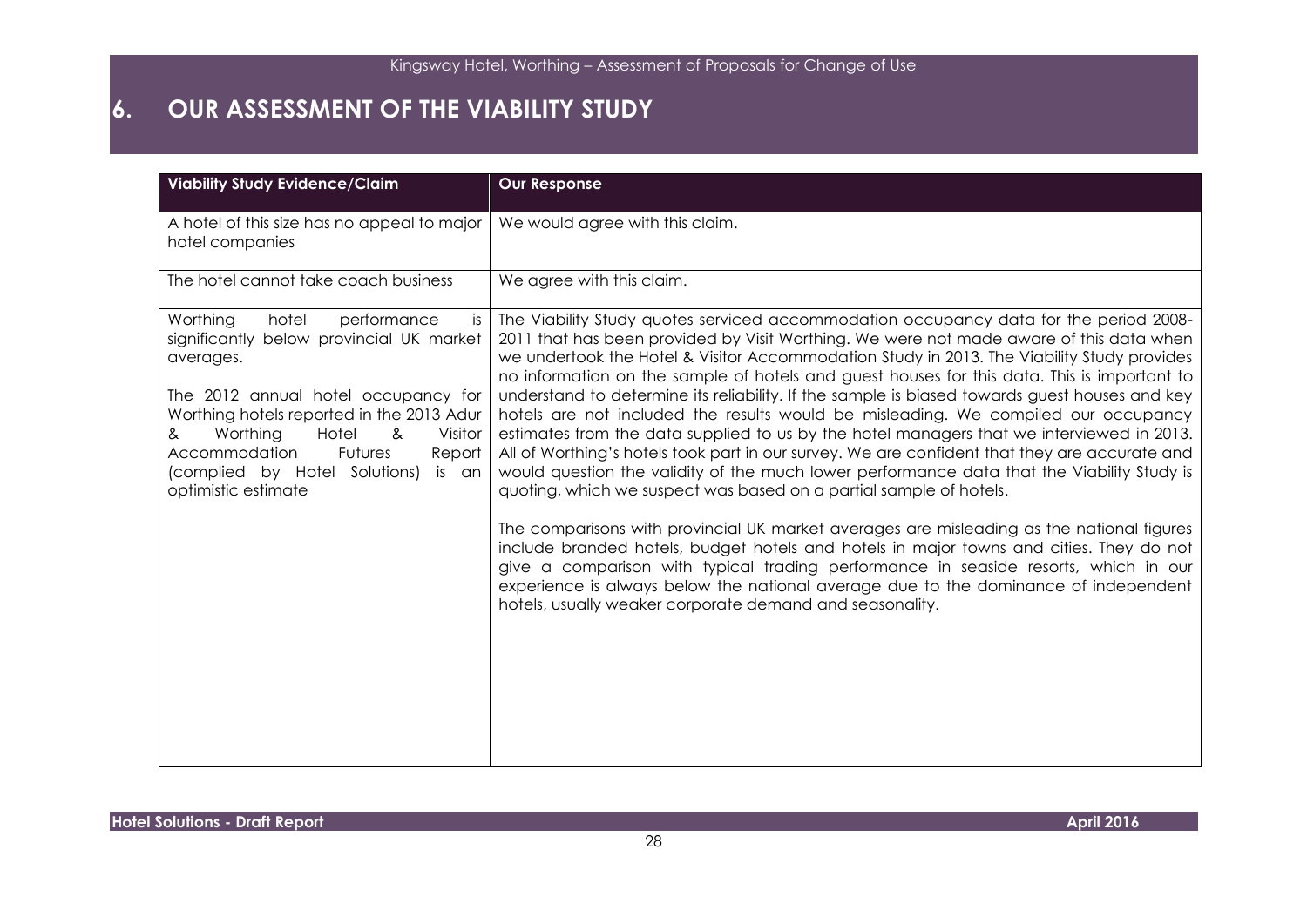| <b>Viability Study Evidence/Claim</b>                                                                                                                                                                                                                                                       | <b>Our Response</b>                                                                                                                                                                                                                                                                                                                                                                                                                                                                                                                                                                                                                                                                                                                                                                                                            |
|---------------------------------------------------------------------------------------------------------------------------------------------------------------------------------------------------------------------------------------------------------------------------------------------|--------------------------------------------------------------------------------------------------------------------------------------------------------------------------------------------------------------------------------------------------------------------------------------------------------------------------------------------------------------------------------------------------------------------------------------------------------------------------------------------------------------------------------------------------------------------------------------------------------------------------------------------------------------------------------------------------------------------------------------------------------------------------------------------------------------------------------|
| The sharp fall off in occupancy since 2008<br>can be largely attributed to the impact<br>of the Travelodge opening in 2009. Its<br>opening placed significant pressure on<br>existing hoteliers who were largely unable<br>to compete with the low room rates<br>offered by the Travelodge. | This analysis is based on the data that GVA accessed from Visit Worthing, the validity of<br>which we have questioned above. The Viability Study fails to acknowledge that the<br>Travelodge only replaced the former Berkeley Hotel, so did not constitute a significant<br>increase in supply. It also ignores the significant economic downturn in 2009, which was a<br>key factor in the fall off in hotel occupancy in Worthing and nationwide. Our research in<br>2013 found no lasting effect on hotel occupancies from the Travelodge opening, with most<br>hotels reporting an upturn in business in 2011 and 2012. The closure of the Beach Hotel was a<br>factor in this, which the Viability Study fails to acknowledge. The Travelodge had however<br>made the leisure market in the town more price competitive. |
| The addition of the Premier Inn will have<br>impact on market occupancy,<br>an<br>particularly for small tired and dated<br>hotels that no longer meet modern<br>consumer requirements                                                                                                      | From the performance data provided to us by Premier Inn's head office, the new Premier<br>Inn is already trading at very high levels of occupancy. It is also charging room rates that<br>are significantly higher than the Kingsway charges, so clearly not competing on price and<br>undercutting the hotel. From our discussions with the other hotels in the town, only one<br>reported having been adversely affected by the opening of the Premier Inn (although we<br>do not know if there has been any impact on the Kingsway). With the Premier Inn already<br>consistently filling on most nights of the week, we would expect its impact to quickly reduce<br>as the market settles in 2016.                                                                                                                        |
| There is limited capacity for unbranded<br>mid-market hotels to absorb new rooms<br>coming into the market                                                                                                                                                                                  | Other unbranded mid-market hotels in Worthing have invested and maintained their trading<br>performance.                                                                                                                                                                                                                                                                                                                                                                                                                                                                                                                                                                                                                                                                                                                       |
| With the opening of the Premier Inn<br>Worthing's total hotel supply will exceed<br>2008 levels                                                                                                                                                                                             | This is true, but fails to recognise that the Travelodge replaced the former Berkeley Hotel that<br>closed in March 2008. It had 80 bedrooms. If this hotel is included in the 2008 supply figure,<br>the total number of hotel bedrooms in the town was 420. The opening of the Premier Inn<br>brings the 2015 supply figure to 419 hotels (if the Highdown Hotel at Goring is excluded as in<br>the Viability Study).                                                                                                                                                                                                                                                                                                                                                                                                        |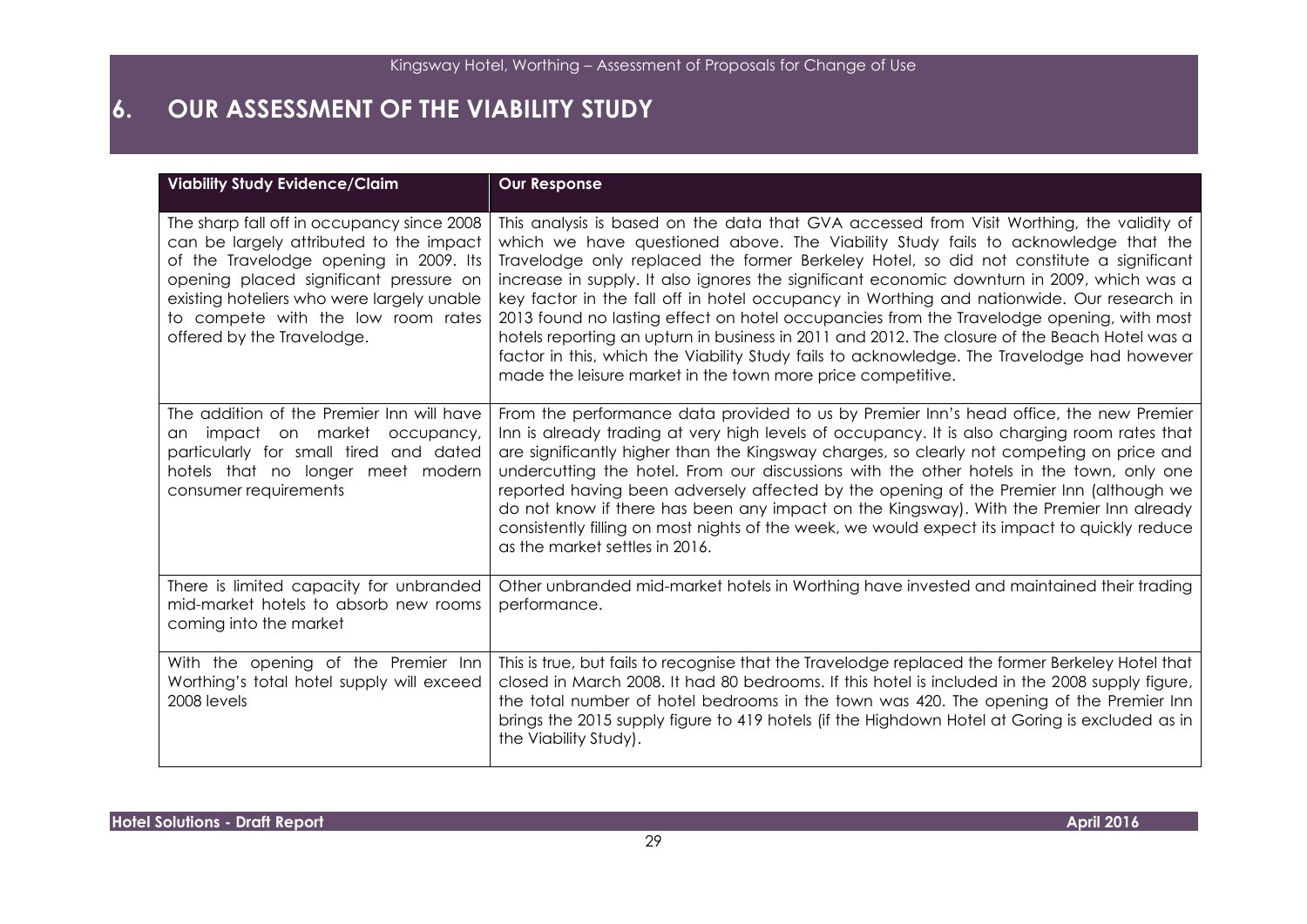| <b>Viability Study Evidence/Claim</b>                                                                                                                   | <b>Our Response</b>                                                                                                                                                                                                                                                                                                                                                                                                                                                                                                                                                                                                                                                                                                                                                                                                                                                                                                                                                                                                                                                                                          |
|---------------------------------------------------------------------------------------------------------------------------------------------------------|--------------------------------------------------------------------------------------------------------------------------------------------------------------------------------------------------------------------------------------------------------------------------------------------------------------------------------------------------------------------------------------------------------------------------------------------------------------------------------------------------------------------------------------------------------------------------------------------------------------------------------------------------------------------------------------------------------------------------------------------------------------------------------------------------------------------------------------------------------------------------------------------------------------------------------------------------------------------------------------------------------------------------------------------------------------------------------------------------------------|
| Operating profit has fallen noticeably for<br>the Kingsway Hotel to become loss<br>making in the last two years.                                        | The figures presented in the Viability Study clearly show this. There is a significant difference<br>however with the figures shown in Christie & Co's sales particulars for the hotel. The latest<br>version (when the price was reduced to £999k) state the 'the trading accounts for the year<br>ended 31 March 2014 show a turnover net of VAT of £495,072 and an adjusted net profit of<br>£165,000'. These figures compare to a turnover figure of £430,787 and an operating loss of<br>£2,287 reported in the Viability Study.<br>We are not qualified to comment further on the trading figures provided in the Viability<br>Study. This would require a more thorough assessment of the hotel's accounts by a suitably                                                                                                                                                                                                                                                                                                                                                                              |
|                                                                                                                                                         | qualified individual.                                                                                                                                                                                                                                                                                                                                                                                                                                                                                                                                                                                                                                                                                                                                                                                                                                                                                                                                                                                                                                                                                        |
| The Worthing hotel market has suffered<br>from the decline in traditional seaside<br>holidays                                                           | We agree with this statement. We would also add that Worthing has not seen the growth in<br>leisure break business that other seaside resorts have experienced.                                                                                                                                                                                                                                                                                                                                                                                                                                                                                                                                                                                                                                                                                                                                                                                                                                                                                                                                              |
| There has been little regeneration and<br>development in Worthing over the past<br>20 years resulting in a decrease in<br>demand from corporate markets | We agree broadly with this statement, although there has been some renewed growth in<br>corporate demand in 2014 and 2015. Our research in 2013 showed that corporate demand<br>reduced sharply in 2009 as a result of the economic downturn and the closure of Aviva's<br>Broadwater offices. Most hotels reported a gradual recovery in corporate demand in 2011<br>and 2012, although this may have had more to do with the closure of the Beach Hotel than<br>a growth in corporate demand. Government business also reduced sharply in 2009 and<br>2010. Our research in April 2016 shows that there has been some growth in corporate<br>demand as a result of GSK's £100m investment in a new pharmaceutical plant in Worthing<br>and the relocation of Rayner Intraocular Lenses to a new £20m headquarters in the town.<br>Worthing Borough Council's new Worthing Investment Prospectus also indicates that there<br>has been some growth in the creative, digital and IT sectors. Our discussions with the town's<br>hotel owners suggest that there has been no recovery in government business. |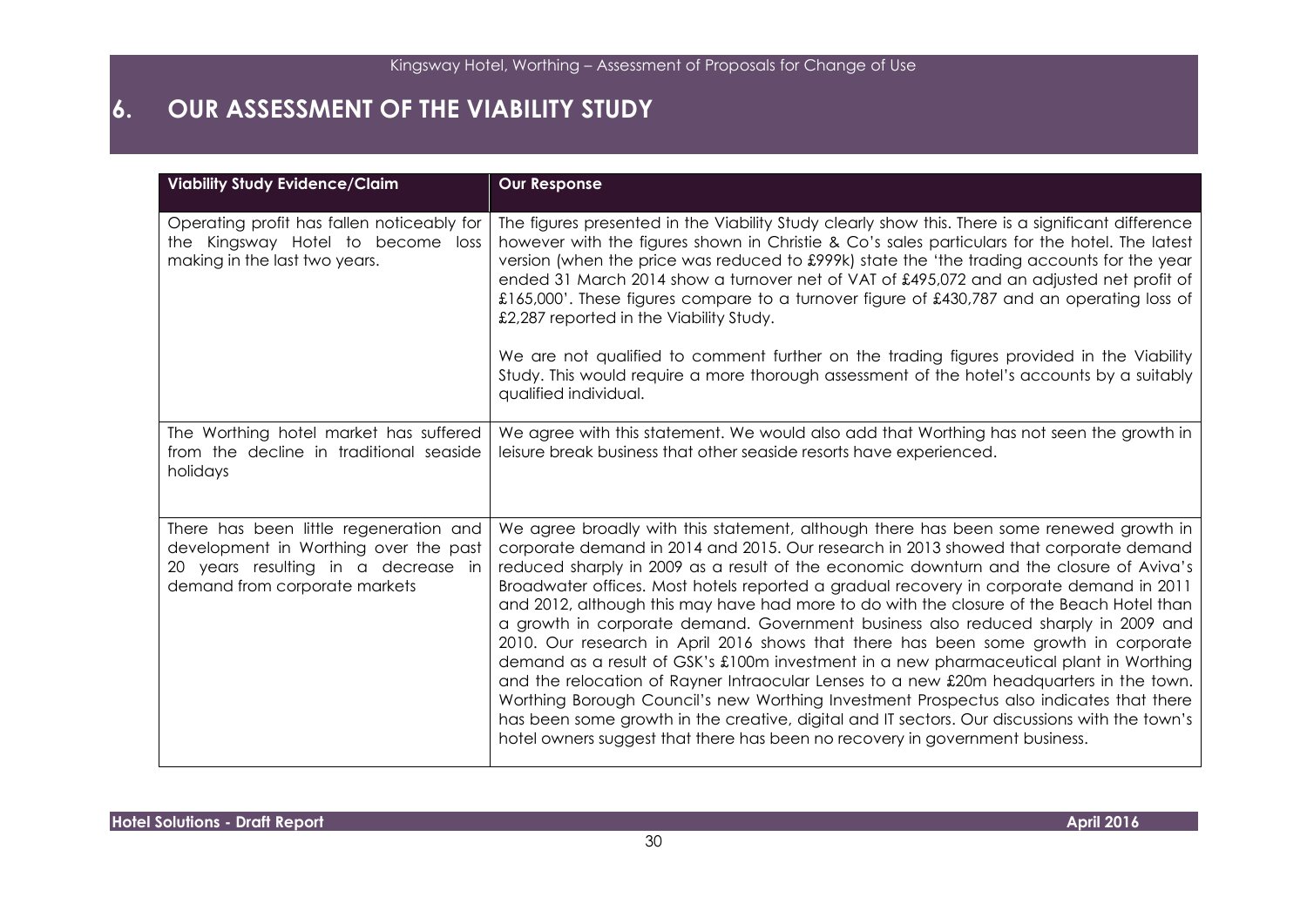| <b>Viability Study Evidence/Claim</b>                                                                                                                       | <b>Our Response</b>                                                                                                                                                                                                                                                                                                                                                                                                                                                                                                                                                    |  |  |  |  |
|-------------------------------------------------------------------------------------------------------------------------------------------------------------|------------------------------------------------------------------------------------------------------------------------------------------------------------------------------------------------------------------------------------------------------------------------------------------------------------------------------------------------------------------------------------------------------------------------------------------------------------------------------------------------------------------------------------------------------------------------|--|--|--|--|
| There are no strong drivers of leisure<br>demand now or in the foreseeable future<br>to generate increased demand from the<br>leisure tourist market        | We agree with this claim.                                                                                                                                                                                                                                                                                                                                                                                                                                                                                                                                              |  |  |  |  |
| The restructuring of local companies has<br>a reduction<br>caused<br>in<br>corporate<br>demand and the remaining market<br>wants 4 star full service hotels | This ignores the recent investment by GSK and Rayner Intraocular.<br>If the remaining corporate market wants 4 star, full service hotels, why does the Viability<br>Study discount the potential for a boutique hotel?                                                                                                                                                                                                                                                                                                                                                 |  |  |  |  |
| The Kingsway has lost its corporate<br>market to budget and 4 star providers                                                                                | The Viability Study provides no evidence of this. It may well be the case, however if it is we<br>would suggest that this is primarily because the Kingsway has failed to invest. Other hotels<br>that have invested have seen growth in corporate demand.                                                                                                                                                                                                                                                                                                             |  |  |  |  |
| The seasonal nature of the leisure market<br>caps occupancy potential                                                                                       | We would agree with this statement.                                                                                                                                                                                                                                                                                                                                                                                                                                                                                                                                    |  |  |  |  |
| hotels<br>lack the<br>Small<br>independent<br>marketing<br>of<br>the<br>branded<br>power<br>budgets                                                         | This is true, but there are now many tools on offer to enable small independent hotels to get<br>their product to the market, via websites and OTAs, and many do so very successfully.                                                                                                                                                                                                                                                                                                                                                                                 |  |  |  |  |
| There is little scope to drive occupancy<br>and rates going forward                                                                                         | This fails to recognise the potential for significant growth in contractor demand as the major<br>regeneration schemes are progressed, even though the Viability Study notes the<br>regeneration schemes and the recent progress that has been made on moving them<br>forward. It also ignores the targeted growth in employment and what this might deliver in<br>terms of growth in corporate demand, and the potential for growth in demand from people<br>visiting friends and relatives and attending weddings and family parties as the population<br>increases. |  |  |  |  |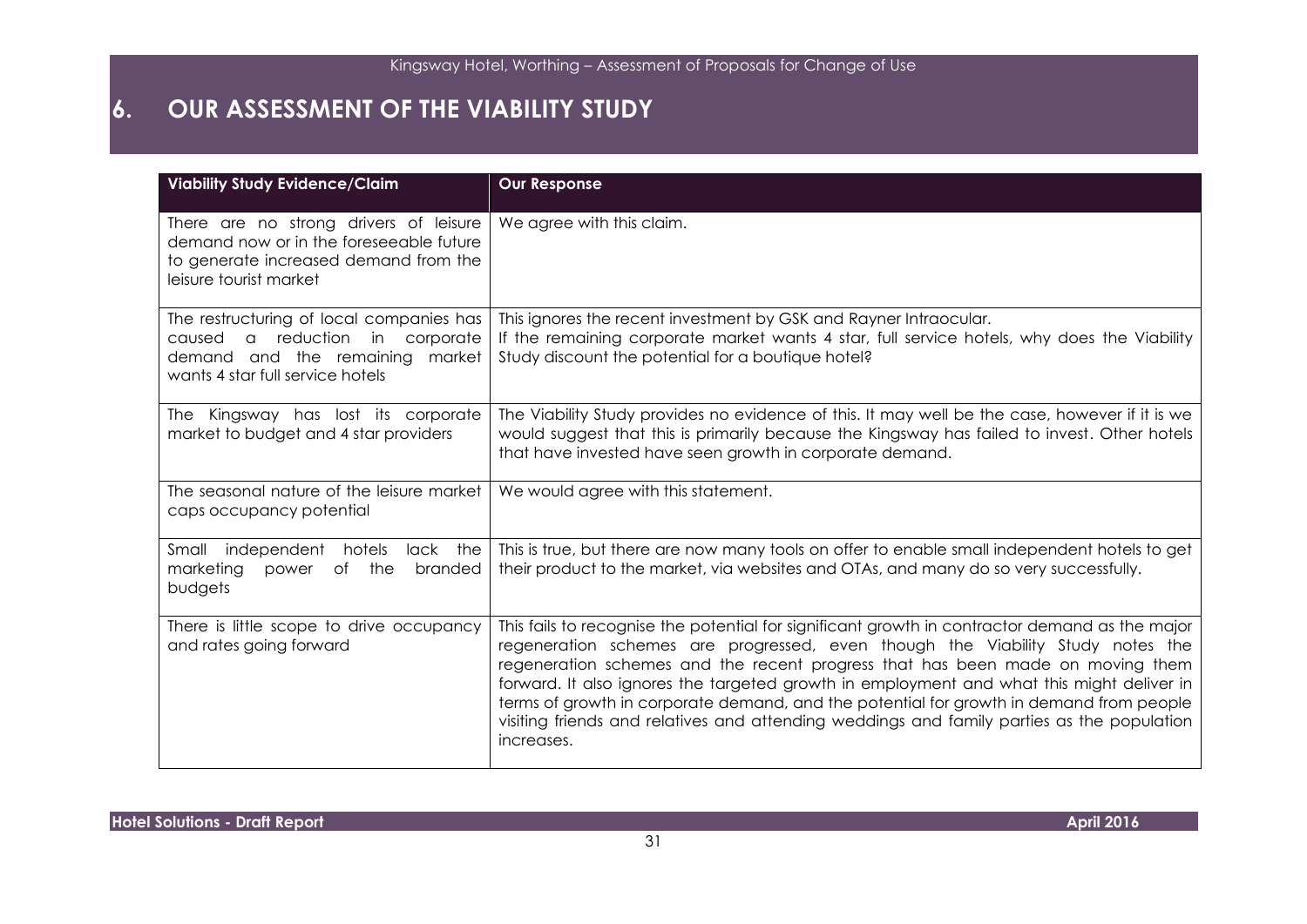**7. CONCLUSIONS**

# **7.1. The Focus of Our Conclusions**

- 7.1.1. We have structured out conclusions in response to three key questions:
	- Is there still a case for retaining hotels in Worthing?
	- Has the Kingsway Hotel been effectively marketed for sale?
	- Is there proof that the Kingsway Hotel does not have a viable future with investment?
- 7.1.2. We set out our conclusions regarding each of these questions below.

### **7.2. Is there a case for retaining hotels in Worthing?**

- 7.2.1. The Adur & Worthing Hotel & Visitor Accommodation Futures report concluded<sup>4</sup> that there was "an ongoing case to seek to retain visitor accommodation in Worthing to:
	- Meet current shortages at peak times in the summer;
	- Meet likely future growth in demand from the contractors and local corporate markets and demand from people attending weddings and family parties and visiting friends and relatives in the town;
	- Maintain support for town centre and seafront vitality and regeneration in terms of spending by hotel and guesthouse guests in town centre and seafront pubs, bars, restaurants, cafes and shops;
	- Provide the town with a sufficient base of accommodation to allow the future development of leisure tourism stays. "
- 7.2.2. From our analysis of trends in Worthing hotel performance and market demand since 2012 and the prospects for future growth in demand for hotel accommodation in the town, we believe that these arguments for seeking to retain existing hotels remain valid. There is still a future, we believe, for hotels in Worthing, and hotels have an important role to play in the local economy, albeit not particularly from a leisure tourism perspective currently.

l

<sup>4</sup> Adur & Worthing Hotel & Visitor Accommodation Futures, Hotel Solutions, December 2013 – Paragraph 7.2.3, Page 91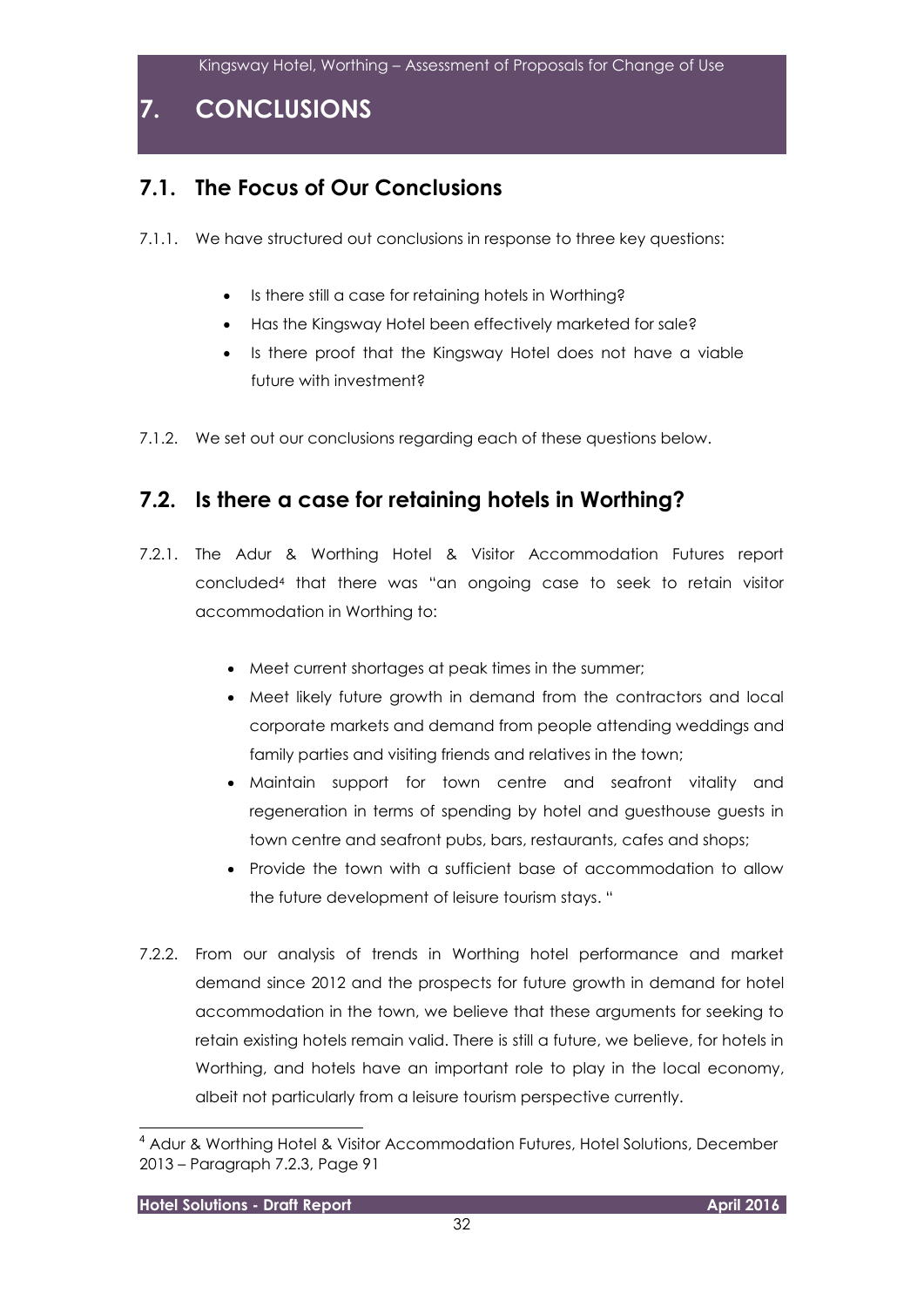# **7. CONCLUSIONS**

- 7.2.3. The Viability Study for the Kingsway Hotel prepared by GVA takes a contrary view. This is clearly a very thorough piece of work and we do not disagree with much of the analysis of the Worthing hotel market as being seasonal and price sensitive, with relatively little leisure tourist demand and no real prospect of significant growth in this market for the foreseeable future. However, based on our knowledge of the Worthing hotel market from the two previous hotel and visitor studies that we have undertaken covering the town, and the research that we have undertaken in April 2016, we believe that the Viability Study paints an overly negative picture of the Worthing hotel market and its future growth potential, for a number of reasons:
	- GVA have relied on serviced accommodation data provided by Visit Worthing and discounted the more positive hotel performance data that we produced in 2013 on the basis of data provided by all of the hotels in Worthing. We were not made aware of this data and would question its reliability as we suspect that it is not based on a complete sample of hotels in the town. We are confident that our data is accurate and reliable.
	- The Viability Study downplays the importance of corporate and contractor demand, as the primary source of midweek business for the town's hotel.
	- It ignores the growth that has taken place in the corporate market in 2014 and 2015.
	- It fails to acknowledge the potential for future growth in demand for hotel accommodation in the town, particularly from the contractor market as the major regeneration schemes are progressed.
	- It overstates the impact of the Travelodge and new Premier Inn.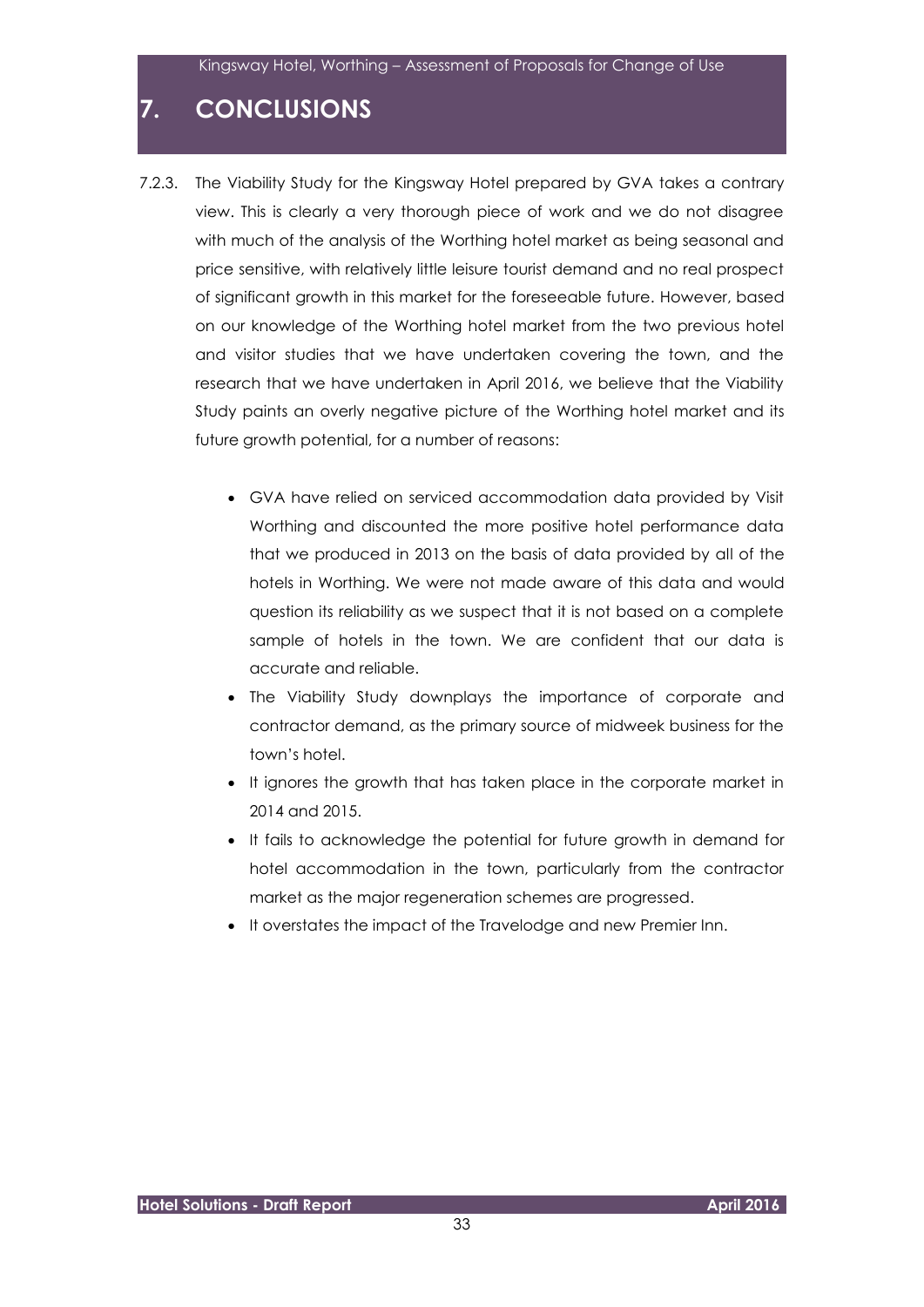# **7. CONCLUSIONS**

- 7.2.4. The 2013 Hotel & Visitor Accommodation Futures identified two factors that suggested a need to allow some flexibility in applying the retention policy to hotels and guest houses in terms of:
	- The opening of the redeveloped Beach Hotel potentially resulting in a substantially more competitive serviced accommodation market, diluting the winter hotel and guest house market in the town, and challenging some of Worthing's existing hotels and guest houses.
	- The hotel and guesthouse property market having been depressed for the previous 5 years, as a result of the difficulties that prospective purchasers were facing in terms of securing bank finance to fund acquisitions and renovation work.
- 7.2.5. Our research shows that the new Premier Inn has so far only impacted significantly on one of Worthing's hotels (although it may also have affected The Kingsway Hotel, which we did not include in our survey of hotel managers). The Premier Inn has quickly established itself in the Worthing market and is already consistently filling on most days of the week. We would expect that it will start to turn business away as it become more established, and would expect its impact on existing hotels to lessen as the market settles down.
- 7.2.6. Reports from leading hotel property agents point to a significantly improved hotel property market across the UK. The quote below from Fleurets' 'On Market' report in March 2015 clearly illustrates this:

*"Improving performance and increased availability of finance, together with positive messages and improved confidence affecting the sector generally, is driving activity across the full spectrum of hotels, from small guest houses, through to unbranded mid-scale hotels. With demand for the right hotel stock arguably outstripping supply, in turn applying upward pressure to pricing, the outlook in terms of transactional activity, at least in the short term, is positive"*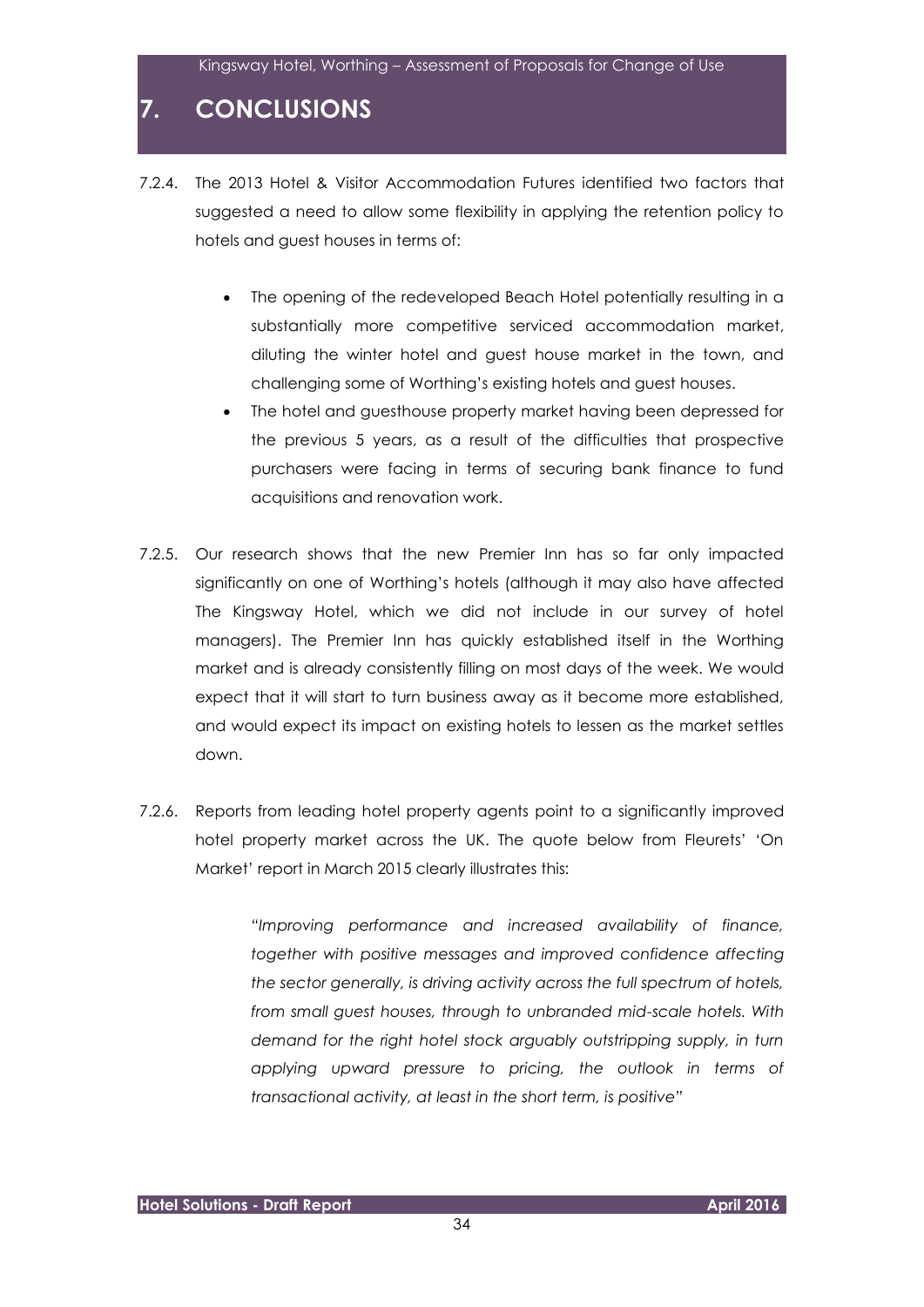# **7. CONCLUSIONS**

7.2.7. On balance therefore the factors that we identified in 2013 that pointed to a need for greater flexibility in the application of the accommodation retention policy appear not to be as pertinent, as the new Premier Inn does not seem to be having a devastating impact on most existing hotels, and the hotel property market has clearly strengthened.

#### **7.3. Has the Kingsway Hotel been effectively marketed for sale?**

7.3.1. The hotel has been marketed by one of the leading hotel property agents in the country, Christie & Co, and the Viability Study provides evidence that they proactively marketed the property for a period of 2 or 2.5 years (the Viability Study quotes two different periods for when the hotel was marketed – August 2012 to December 2014 and summer 2012 to spring 2014). The key question however is whether it was marketed at a realistic price. On the basis of the work that we have undertaken to compare the asking price for the Kingsway Hotel with the recent and current advertised prices of other hotels in seaside resorts on the South Coast (Appendix 1), the initial prices at which the hotel was marketed were significantly higher than the market average that we have identified. Whilst the final price at which it was marketed (£999,000) would seem to be a more realistic figure, it was only marketed at this price for a period of 6 or 14 months (depending on how long the hotel was marketed for). From this perspective, it does not meet the planning policy requirements set out in the Adopted Worthing Core Strategy and the Worthing Sustainable Economy SPD. A longer period of marketing at this price might have produced more interest, particularly given the upturn in the hotel property market in 2014 and 2015.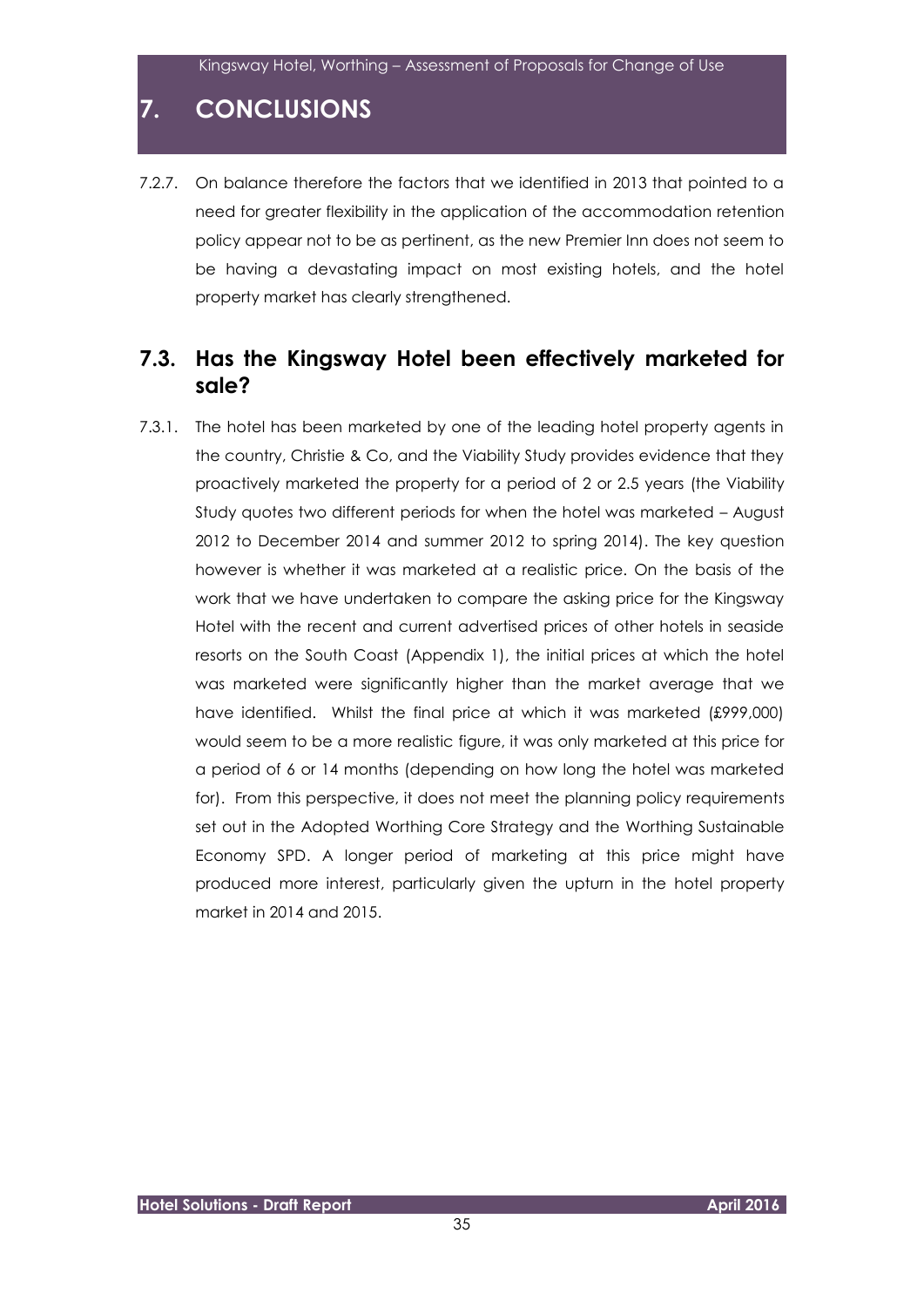### **7. CONCLUSIONS**

#### **7.4. Is there proof that the Kingsway Hotel does not have a viable future with investment?**

- 7.4.1. We are unable to answer this question conclusively. Viability is relative and depends on so many different factors, including the strength of the market, the level of investment required, the financing package, the business and investment objectives of the owner, and their ability to run a business effectively.
- 7.4.2. From our assessment of the evidence put forward in the Viability Study it is clear that the Kingsway Hotel has been stuck in a spiral of decline with the deteriorating quality of the hotel resulting in poor reviews, which in turn have reduced trade, leading to lower profits and no money for investment to break out of this cycle. While we agree that the hotel operates in a seasonal and price competitive market in Worthing, we would contend that its decline is primarily as a result of the lack of investment. Other hotels in the town have invested and been able to maintain and in some cases increase their revenues.
- 7.4.3. The key issue then is whether the hotel could have a viable future with investment. We would agree that the four possible future options for the hotel that have been looked at by GVA are sensible ones to have considered. We agree that conversion to a budget hotel would not be an option. They could have considered conversion to a boutique hotel, but we would accept that there is an unproven market for such a hotel in Worthing. The option of partial conversion to residential and investment in the remaining hotel was not considered.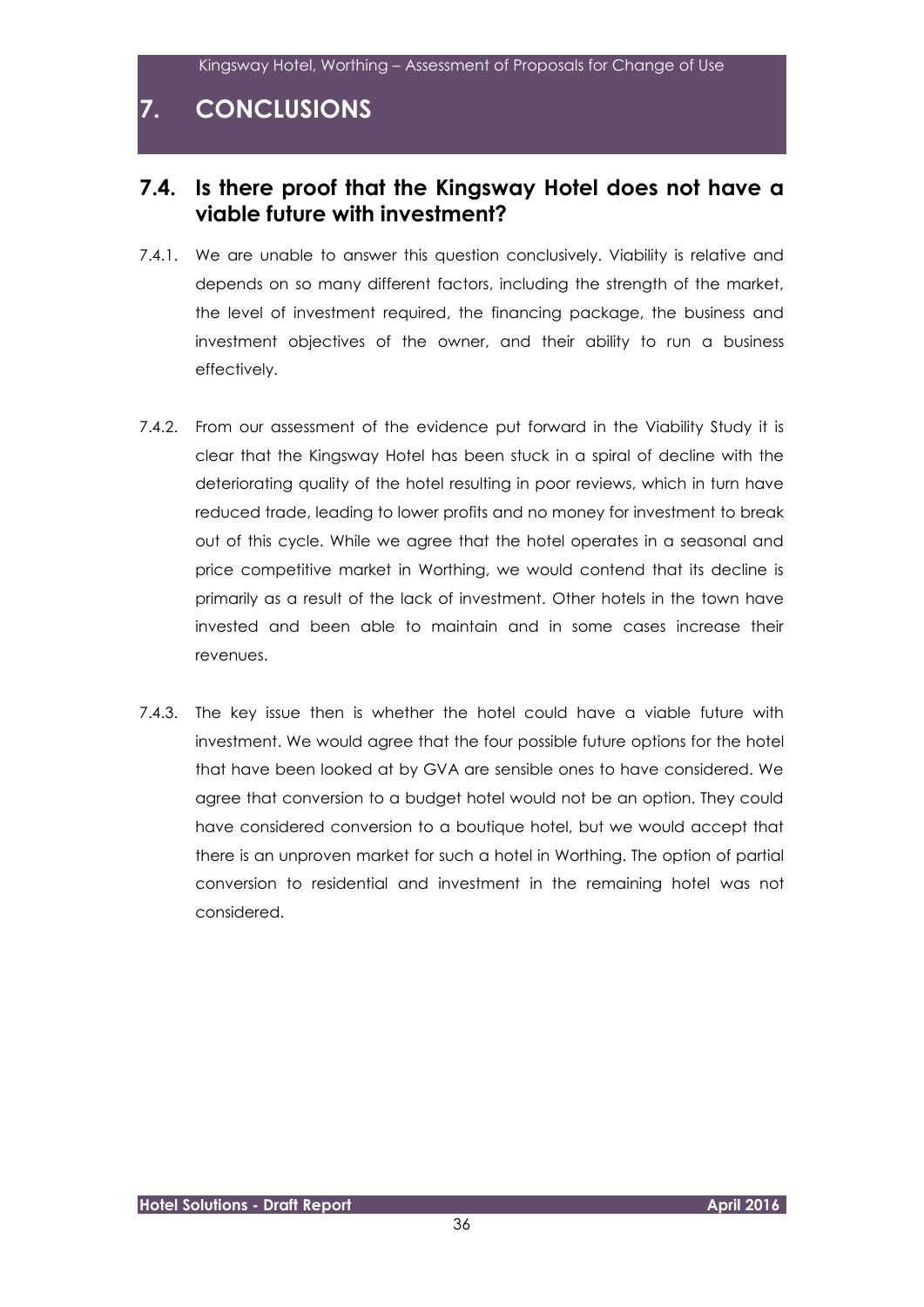# **7. CONCLUSIONS**

7.4.4. On the basis of the financial estimates presented for the four options we would agree that none of them would be able to support significant borrowing, nor do they represent attractive investment propositions. We do not however have the expertise to challenge the financial estimates. From our knowledge of how other hotels are trading in Worthing, the occupancy and ADR figures put forward seem reasonable. We do not have the expertise to comment on the total revenue figures, or the operating costs, and therefore the profit projections. This would require the services of a suitably qualified professional to examine the detailed assumptions behind them. We do not have the qualifications to comment on the estimates of investment required. The Council will need to appoint a suitably qualified professional if it requires an independent view of these figures.

#### **7.5. Concluding Comments**

- 7.5.1. Contrary to the conclusions put forward in the Viability Study, we believe that there is sufficient evidence of ongoing market demand for hotel accommodation in Worthing, and that it not unreasonable therefore for the Borough Council to seek to retain existing hotels.
- 7.5.2. We would suggest that the decision on whether or not to allow the change of use of the Kingsway Hotel should rest primarily on whether it has been effectively marketed for sale. As we have stated, the evidence shows that it has not been marketed for a sufficient period at a realistic price. The application therefore fails on this test. This is a hotel in a prime seafront location which it would be regrettable to lose if it had a chance of successfully re-positioning to meet modern market standards. Given the failure to market at a realistic price for 2-3 years, and the more recent strengthening of the property market and funding climate, it would be worth a further attempt to find a buyer.
- 7.5.3. It is very difficult to prove or disprove non-viability. The Council would need to commission further experts to examine in detail the financial projections that have been put forward for each option and the estimates of the required investment, however such investigations might still be inconclusive, and are not needed as the application fails on the marketing for sale test.